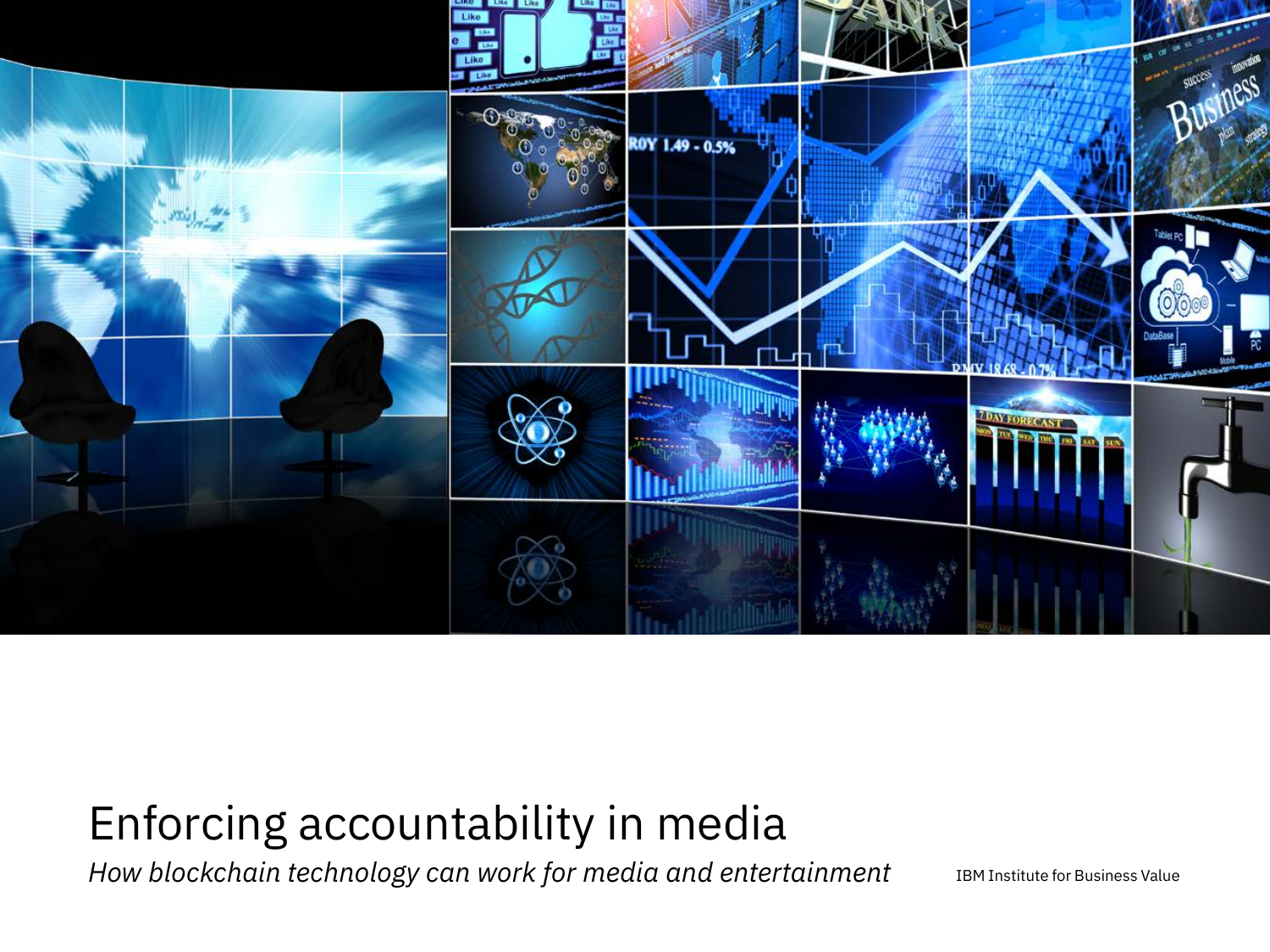#### **Executive Report** Media and Entertainment

#### **How IBM can help**

IBM helps media and entertainment companies across the globe transform themselves into agile enterprises that serve the connected customer. From production workflow and audience analytics to mobile platforms and cloud solutions, IBM helps clients with content production, content distribution, sales and services, marketing and business systems. The new solutions increasingly rely on cognitive computing for audience insight, advertising intelligence, cognitive customer care and personalized content recommendations. IBM continues to invest significantly in research and key acquisitions to add expertise and capabilities that enable clients in this industry. For more about IBM media and entertainment solutions, see **ibm.com**[/industries/telecom-media-entertainment.](http://www.ibm.com/industries/telecom-media-entertainment)

As one of the world's leading research organizations, and one of the world's top contributors to open source projects, IBM is committed to fostering the collaborative effort required to transform how people, governments and businesses transact and interact. IBM provides clients the blockchain technology fabric, consulting and systems integration capabilities to design and rapidly adopt distributed ledgers, digital identity, blockchain solutions and consortia. IBM helps clients leverage the global scale, business domain expertise and deep cloud integration experience required for the application of these technologies. Learn more at **ibm.com**[/blockchain.](http://www.ibm.com/blockchain)



### *In this report*

*Managing media assets and reducing costs with blockchain* 

*Reducing copyright infringements and disputes*

*Reducing ad fraud and intermediaries*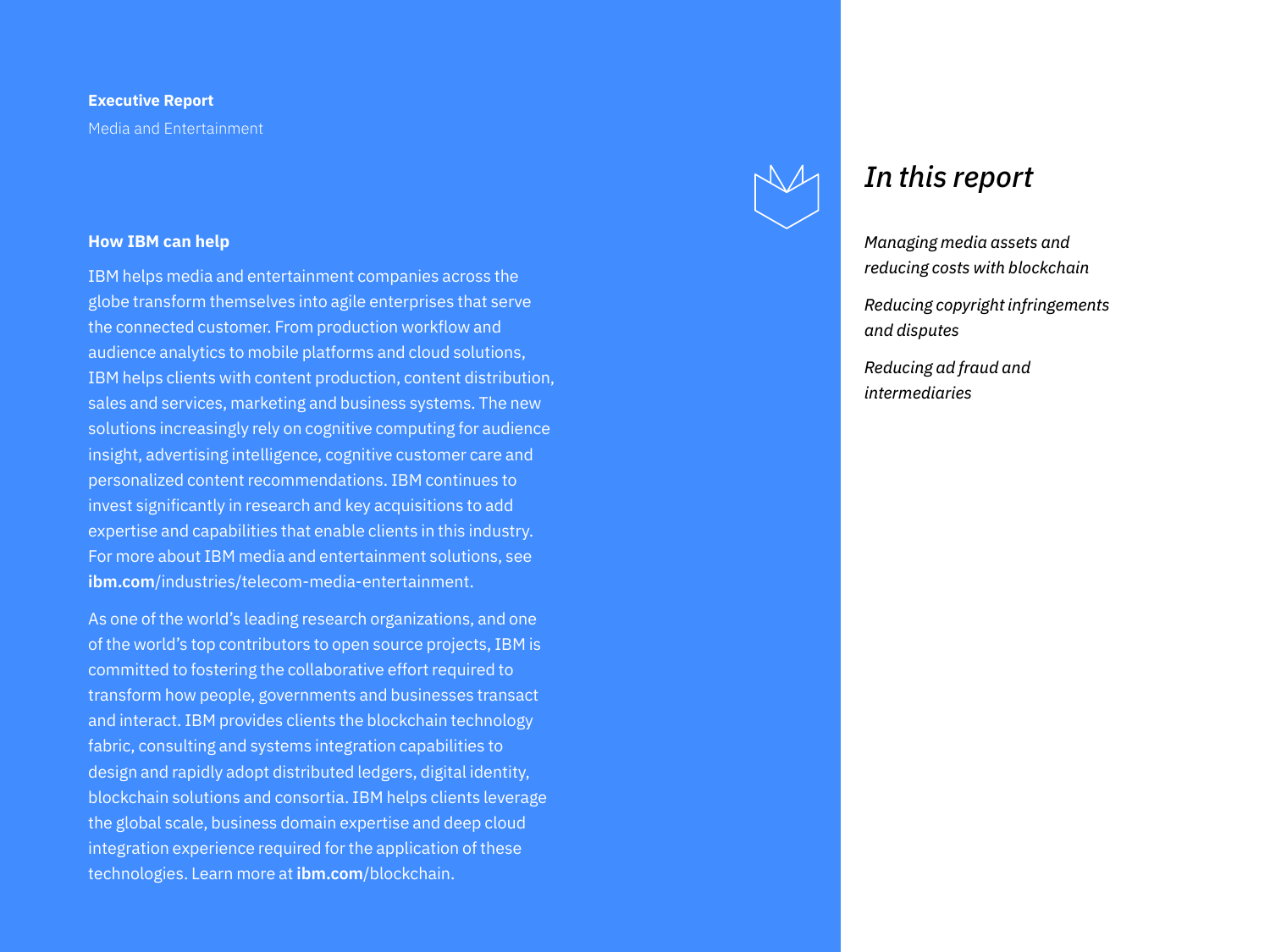## *Getting a step ahead*

*The media and entertainment (M&E) industry stands to garner significant benefits from blockchain technology. The core attributes of blockchain's shared ledger approach can help provide transparency, trust, efficiency, speed, security and control across the media supply chain for all points in a transaction process. This is particularly important in the delivery, consumption and payment for media content and in advertising. Moreover, blockchain can help curtail ad fraud – such as clicks made by bots, instead of humans – and copyright infringement. Those M&E companies that begin creating a blockchain solution now have the potential to get a step ahead of competitors.*

## Time for a change

Companies in many industries – from finance and healthcare, to automotive and retail – have been exploring blockchain technology for its possible benefits. But what's in it for media and entertainment? What positive impact will blockchain have on existing media value chains, processes and costs? Will it help create opportunities to generate more revenue and develop new services?

Blockchain creates the potential to transform how media content – such as music, video and other types of entertainment – is delivered, consumed and paid for. Current systems were not designed to manage complex, personalized content and service bundles. It is extremely difficult in today's digital ecosystems to manage the digital rights, royalty collections and the transactions among a large number of intermediaries. Blockchain, with its shared ledger approach, can help to improve the media supply chain and decrease copyright infringements by adding transparency, security and control. As an example, it may decrease copyright infringements in music streaming where publishers and songwriters are regularly accusing music streaming providers – such as Spotify, Napster and Pandora – of not paying all they are entitled to, missing as much as 25 percent of streaming royalties.<sup>1</sup>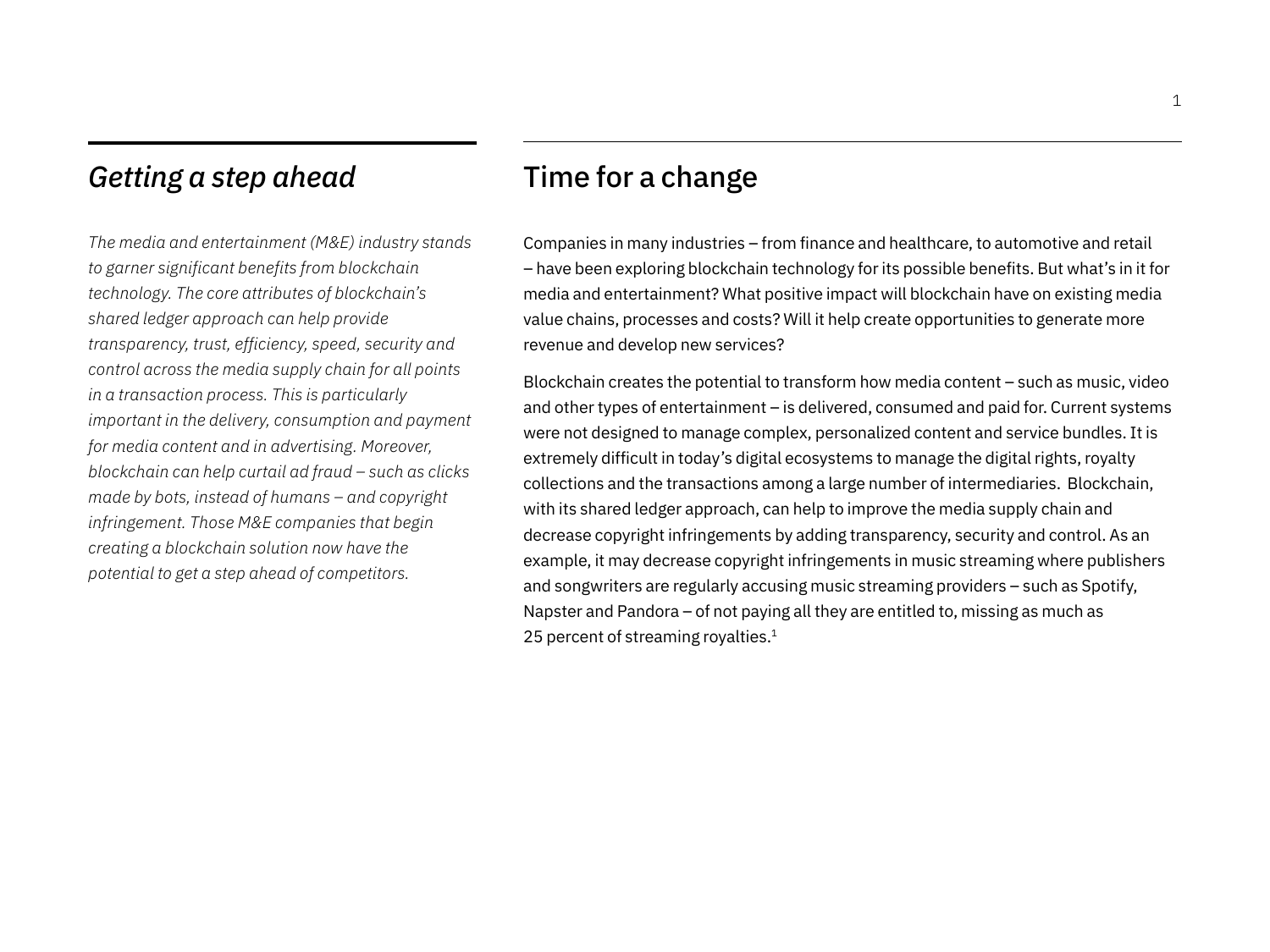

### 30%

of surveyed M&E executives say they believe blockchain could support their enterprise strategies by reducing transaction costs through elimination of intermediaries

## 62%

of surveyed M&E executives say partnering with media supply chain partners is "somewhat" to "very important" to move forward with blockchain technology at commercial scale



## 73%

of surveyed M&E executives see partnering with technology providers as "somewhat" to "very important" for developing and delivering real and relevant solutions to the industry

Greater transaction transparency in advertising helps eliminate waste by better identifying which intermediaries are taking a cut of the advertiser's budget at every step in the process. Currently, only 38 to 46 cents of each advertising dollar spend ultimately reaches the intended media outlet.<sup>2</sup> Blockchain helps target the right people with more timely and relevant ads, reducing advertising load and optimizing advertising revenue. In addition, blockchain can counter ad fraud techniques, such as bot networks and domain spoofing, that create impressions and clicks not triggered by humans. A report from Juniper Research indicates that advertisers are likely to lose an estimated USD 19 billion to ad fraud in 2018, and that this will continue to rise, reaching USD 44 billion by 2022.<sup>3</sup>

Some large media players have already started the journey with blockchain. For example, in 2018, Comcast announced the Blockchain Insights Platform with NBC Universal, Disney, Channel 4 and others to match audience datasets — without sharing data — to better plan, target, execute and measure advertising.4 In music, Spotify acquired the blockchain start up Mediachain Labs to work on developing better technology for connecting artists and other rights holders with the tracks hosted on Spotify's service.5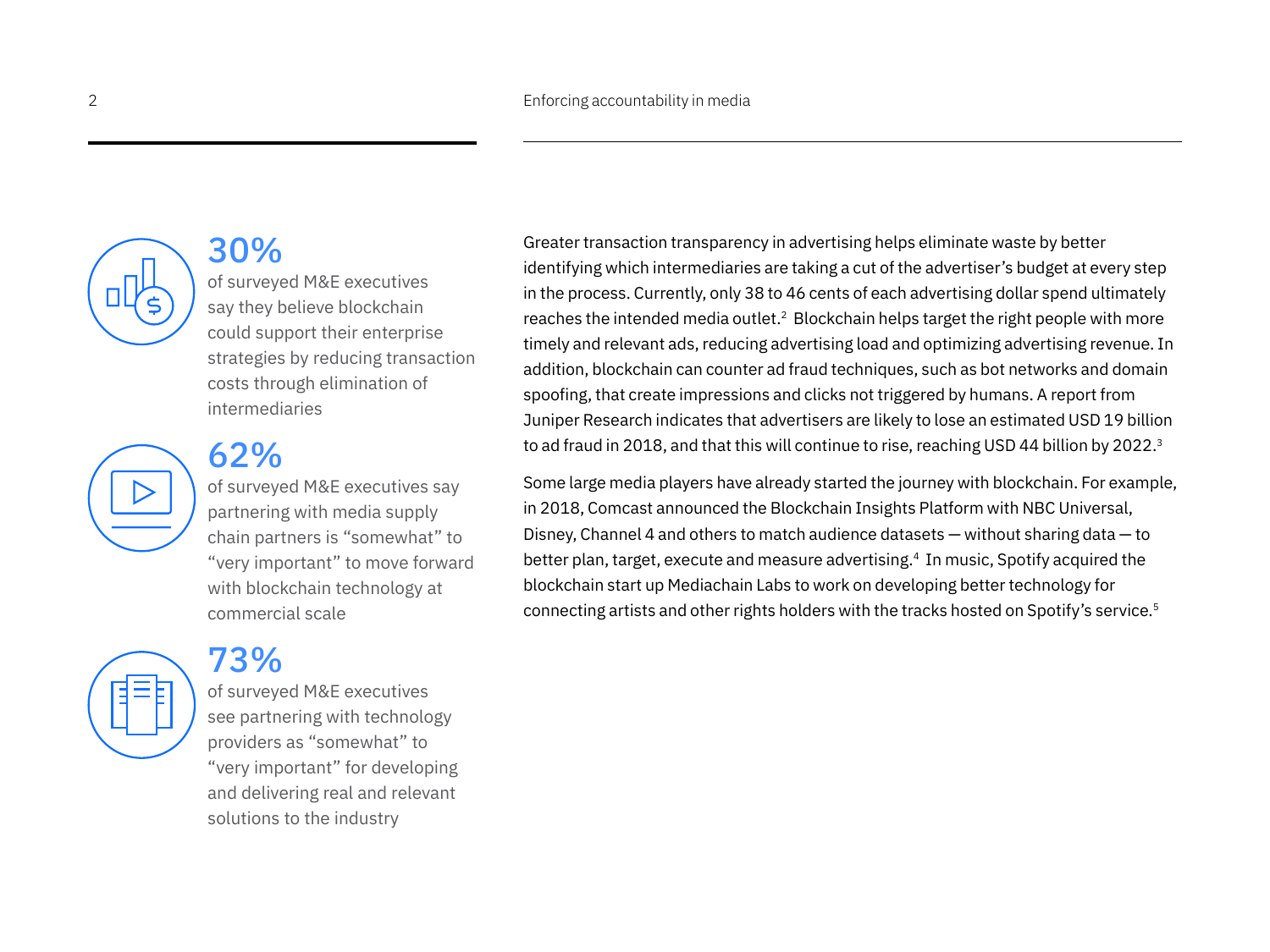## Thinking blockchain in media and entertainment

The different segments of the M&E industry, such as publishing, advertising, music, and television, are characterized by dynamic and evolving ecosystems that have become increasingly complex. The digital transformation of the industry opened the path for new players that brought in new business models. Google and Facebook, for example, showed how to succeed with digital advertising. Content apps provided music streaming, such as Spotify and Pandora, while other companies focused on streaming video services, such as Netflix and Hulu. Many smaller players found a spot in the new value chains, providing specific products and benefits to their clients. Nonetheless, the context of these value chains is under constant change, and their final shape will be defined by those players that can innovate and compete better.

The relationships among the participants in M&E business networks with cross geographic and regulatory boundaries – such as advertisers, publishers and agencies – have become increasingly complex. Value is generated by an exponentially growing flow of transactions and contracts for products and services across these networks. The volume of activity creates an overarching need for improved transparency and trust so that new standards can be set for how data is exposed and shared and how costs and benefits are measured.

The business network operates by transferring assets between parties. Anything capable of being owned or controlled to produce value is an asset. Two fundamental types of assets exist: tangible (a mobile phone, for example) and intangible (advertising inventory or a copyright, for example). Shared ledgers are the key to successfully managing assets across the network (see sidebar: *"The key components of blockchains"*). Businesses have multiple ledgers for the multiple business networks in which they participate. Ledgers include transactions (an asset transfer on or off the ledger) and contracts (conditions for a transaction to occur).

#### **The key components of blockchains**

Blockchain technology includes the following components:

- *Shared ledger* An append-only distributed system of records shared across the business network that provides transaction visibility to all involved participants.
- *Smart contract*  Business terms embedded in the transaction database and executed with transactions for which they apply
- *Privacy* Transactions are reliable, authenticated and verifiable.
- *Trust*  Transactions are endorsed by relevant participants.
- *Transparency* All participants in the network are aware of all transactions that impact them.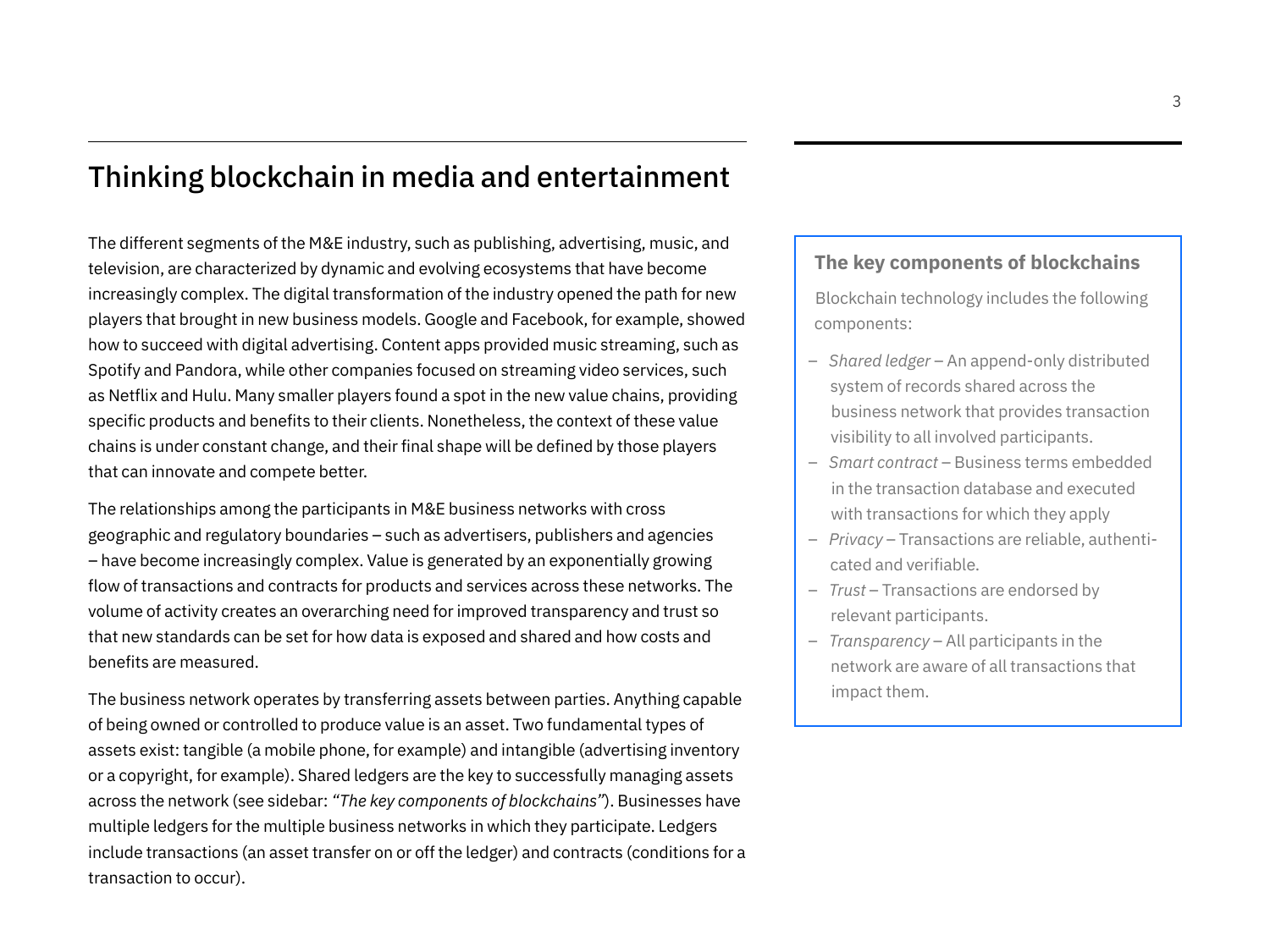#### **Figure 1**

*Managing assets across the business network is challenging without blockchain*



*Source: IBM Institute for Business Value analysis.*

The simple example of how advertising messages are delivered to consumers provides some insight as to how blockchain can benefit all parties. Consider a simplified digital advertising value chain composed of an advertiser, an ad agency, a demand-side provider, an ad-exchange, a supply-side provider and a publisher (see Figure 1).

Each participant keeps one or more ledgers that are updated to represent business transactions as they occur. This is not cost-effective nor efficient due to duplication of effort and contracts, and intermediaries that add costs for services. This system is also vulnerable. A central system compromised due to an incident – such as fraud or mistakes that create inconsistencies – could affect the entire business network.

Consider the same network using blockchain, as depicted in Figure 2.

The blockchain architecture enables participants to share a ledger that is updated every time a transaction occurs through peer-to-peer replication. Cryptography is used to help make sure that network participants see only the parts of the ledger relevant to them and that the transactions are reliable, authenticated and verifiable. Blockchain also allows the contract for asset transfer to be embedded in the transaction database, determining the conditions under which the transaction can occur. Network participants agree how transactions are verified through consensus or similar mechanisms. Oversight, compliance and audit can be part of the same network. A full blockchain deployment can eliminate unnecessary participants or transactions.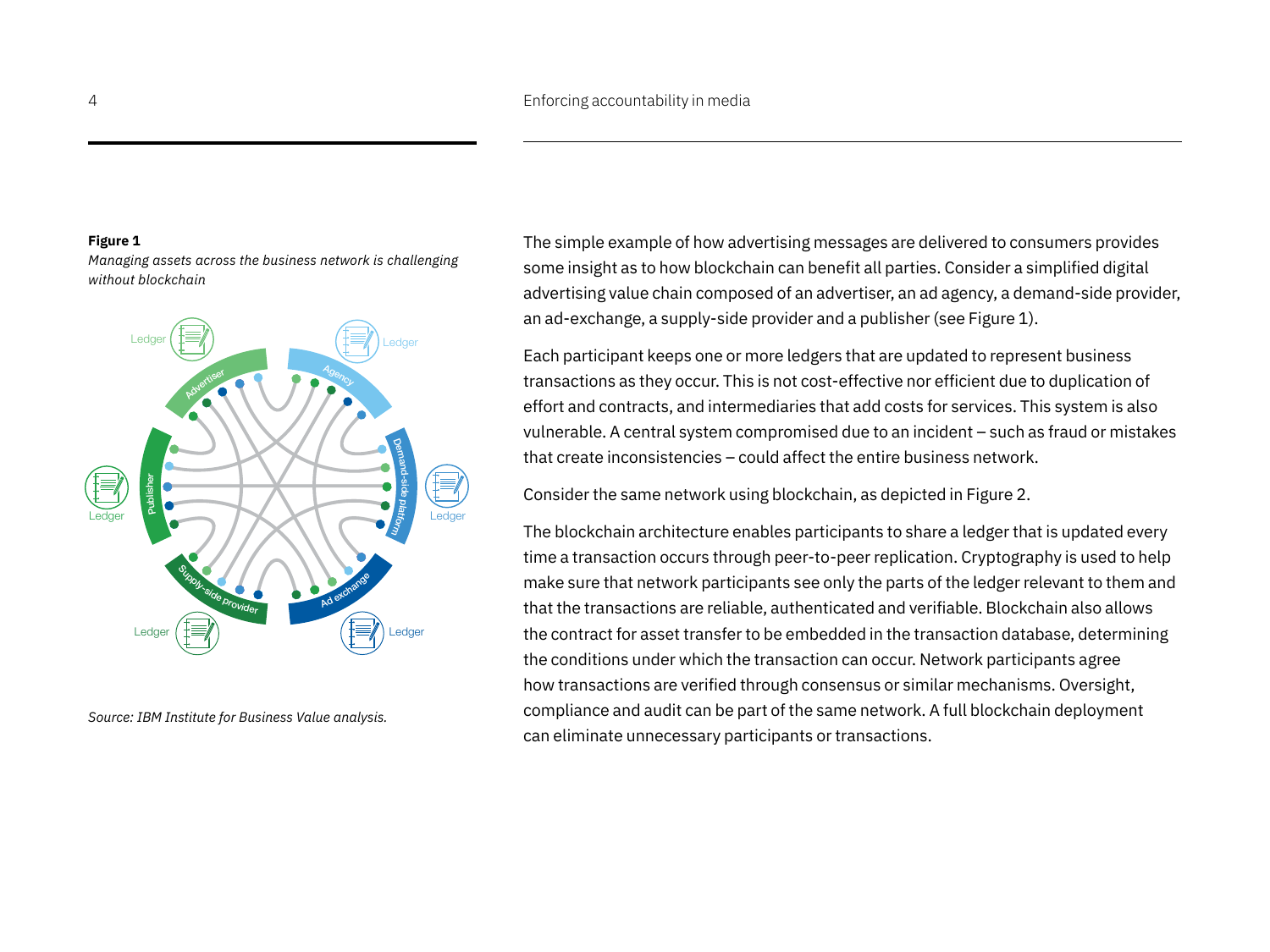#### **The key characteristics of blockchains**

The blockchain provides the following:

- *Consensus*  All participants agree that a transaction is valid.
- *Provenance* Participants know where the asset came from and how its ownership has changed over time.
- *Immutability*  No participant can tamper with a transaction once it is complete. If a transaction is in error, a new transaction must be used to reverse the error.
- *Finality* There is one place to determine the ownership of an asset or completion of a transaction. This is the role of the shared ledger.

The ability to track and align truth through a standardized "smart contract" has major implications for business models. For example, if the delivery of advertising impressions and viewability is trustworthy and can be tracked, automated reconciliation and payments may be triggered according to clear terms. Similarly, if performance and publishing rights can be tracked through a trusted system of record, automated reconciliation and payments can be triggered according to the smart contract.

Blockchains can help M&E companies operate much more effectively within their business networks because they support consensus, provenance, immutability and finality (see sidebar: *"The key characteristics of blockchain"*). Potential benefits for M&E companies include time savings (reduction of transaction time), cost removal (reduction of administrative overhead and intermediaries) and reduced tampering and fraud. It also contributes to enhanced data quality, increased trust and reduction or elimination of disputes.

#### **Figure 2**

*Blockchain facilitates asset management across the business network*



*Source: IBM Institute for Business Value analysis.*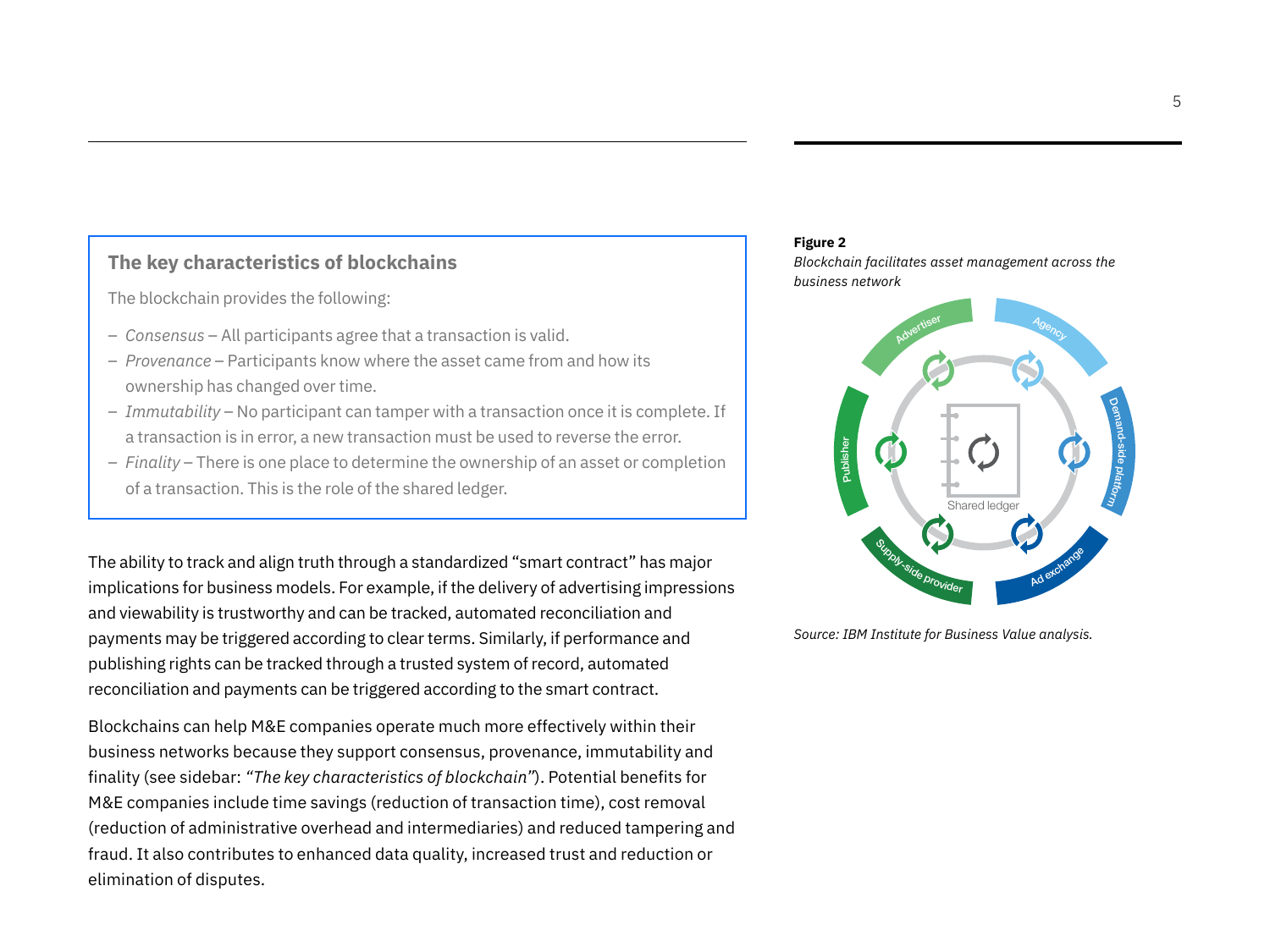## M&E executives' views on blockchain

To learn more about M&E executives' perspectives on blockchain, we looked at data from the 2017 IBM Institute for Business Value (IBV) C-suite survey of almost 3,000 global C-suite executives from 20 industries, including 147 from M&E organizations.6

Blockchain is clearly a potential game changer for an industry in which the number of ecosystem partners has grown enormously and where advertising fraud, piracy and illegal use of content have emerged as top challenges. Still, only 21 percent of the M&E respondents in our survey stated that they are already considering blockchains. Indeed, the M&E industry is a slow mover compared to many other industries (see Figure 3).

#### **Figure 3**

*Industries that are already considering or actively engaged with blockchains* 



*Source: IBM Institute for Business Value analysis.*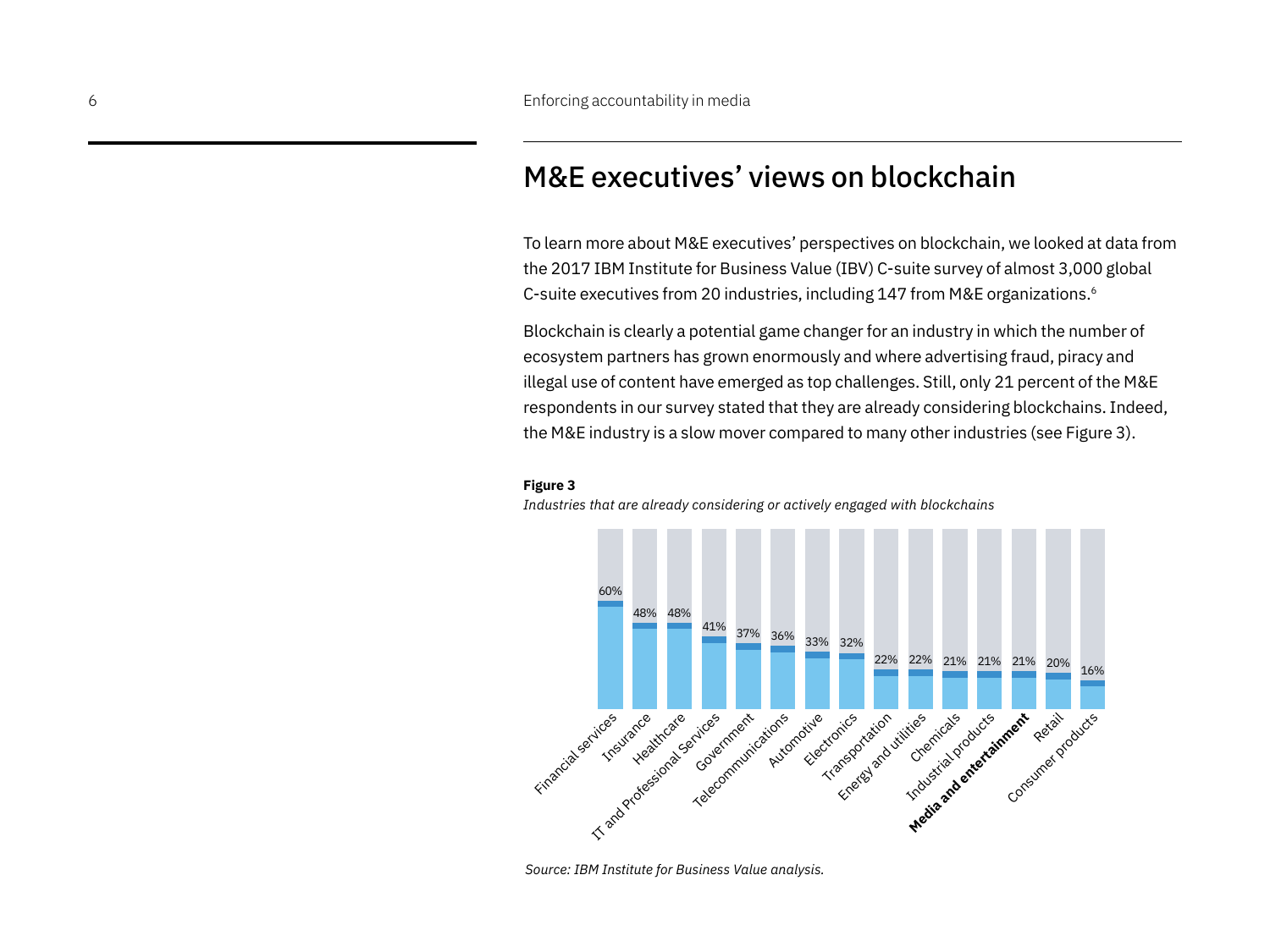Although none of the M&E respondents were piloting or implementing blockchain technology at the time the survey was conducted, they recognize blockchains can be important for reducing transaction costs and increasing data integrity. Thirty percent of them say they expect blockchain to help eliminate intermediaries and to help maintain data quality and accuracy. Another 28 percent said they expect blockchain to help them by improving the transparency that is so important to increase trust in transaction reliability, which was identified as a key blockchain benefit by 26 percent of respondents.

Twenty-nine percent said blockchain technology could support them in their enterprise strategies by improving security against fraud and cybercrime. Digital ad fraud remains a top concern for advertisers and publishers.<sup>7</sup> In the first quarter of 2018, for example, mobile app marketers were exposed to over USD 700 million in ad fraud.<sup>8</sup>

To move forward with blockchain technology, partnering is crucial. To make blockchain implementations commercially successful, it is essential to coordinate with the media supply chain partners, which was seen as "somewhat" to "very important" by 62 percent of respondents (see Figure 4). And 71 percent find it "somewhat" to "very important" to collaborate in industry consortia along with others that need to agree on standards.

.

#### **Figure 4**

*M&E companies recognize the importance of partnering to move forward with blockchain technology* 

*"Somewhat" to "very important" to partner with*

#### Technology providers



*Source: IBM Institute for Business Value analysis.*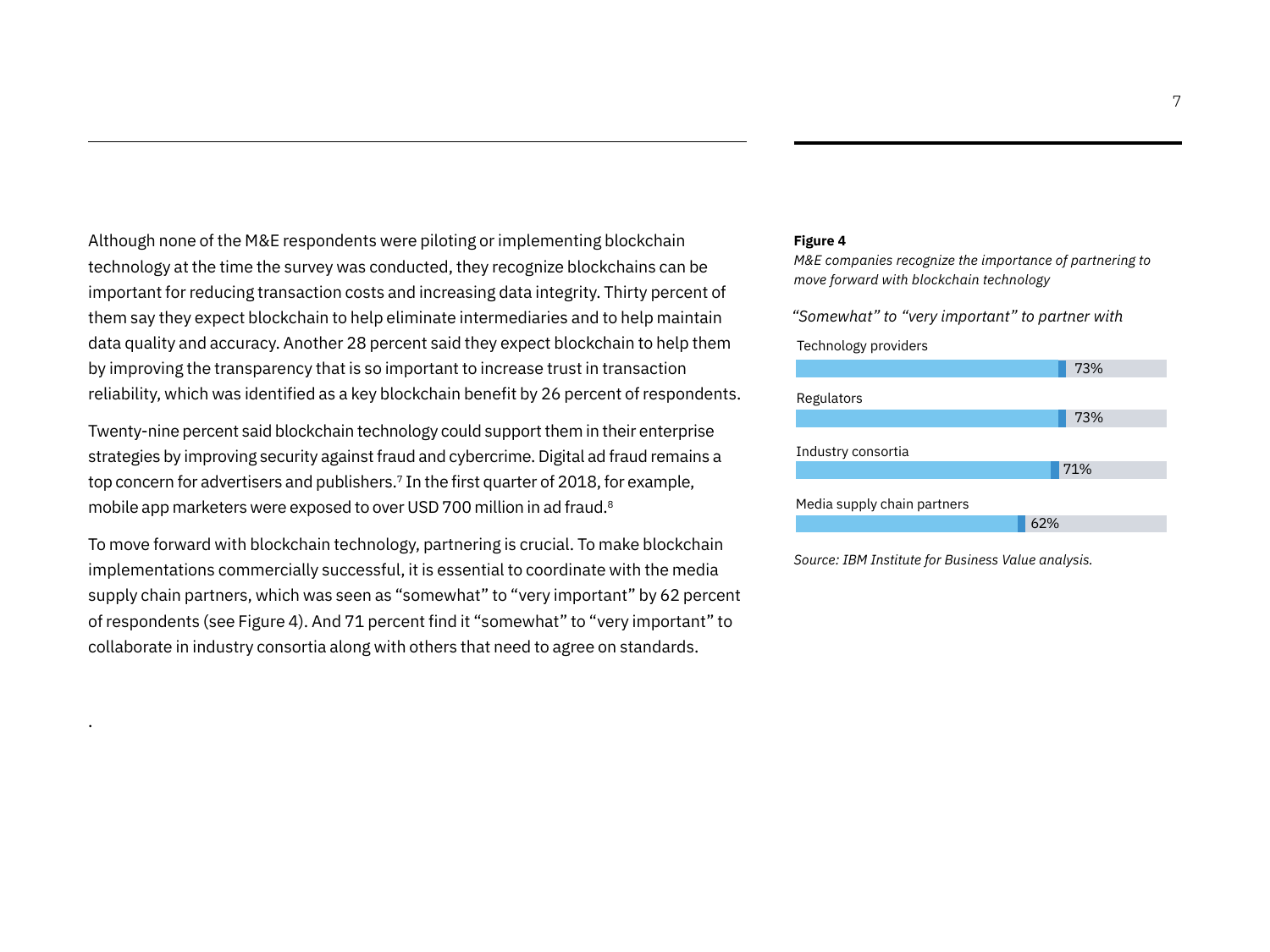Seventy-three percent of all M&E executives surveyed said that partnering with technology providers is "somewhat" to "very important" for their organizations to move forward with blockchain technology at commercial scale. They understand that to be successful in developing and delivering real and relevant solutions to the industry, it is crucial to work with industry-leading blockchain providers. And of course, involving regulators is important as well, among others as privacy and data protection rules are involved.

Early familiarity with opportunities and challenges associated with blockchains will help position M&E companies to gain advantages in cost savings, revenue growth and new business models. We believe these companies will see the greatest impact from blockchain in the following three areas:

- *Improving processes in the media supply chain:* Employing blockchain primarily for efficiency improvement in the supply chain, both internally and with external players.
- *Creating blockchain-enabled services and revenue opportunities:* Enabling new functionality and value-added digital services based on blockchain
- *Developing a blockchain-based digital advertising platform:* Establishing an optimized advertising exchange and partner federation.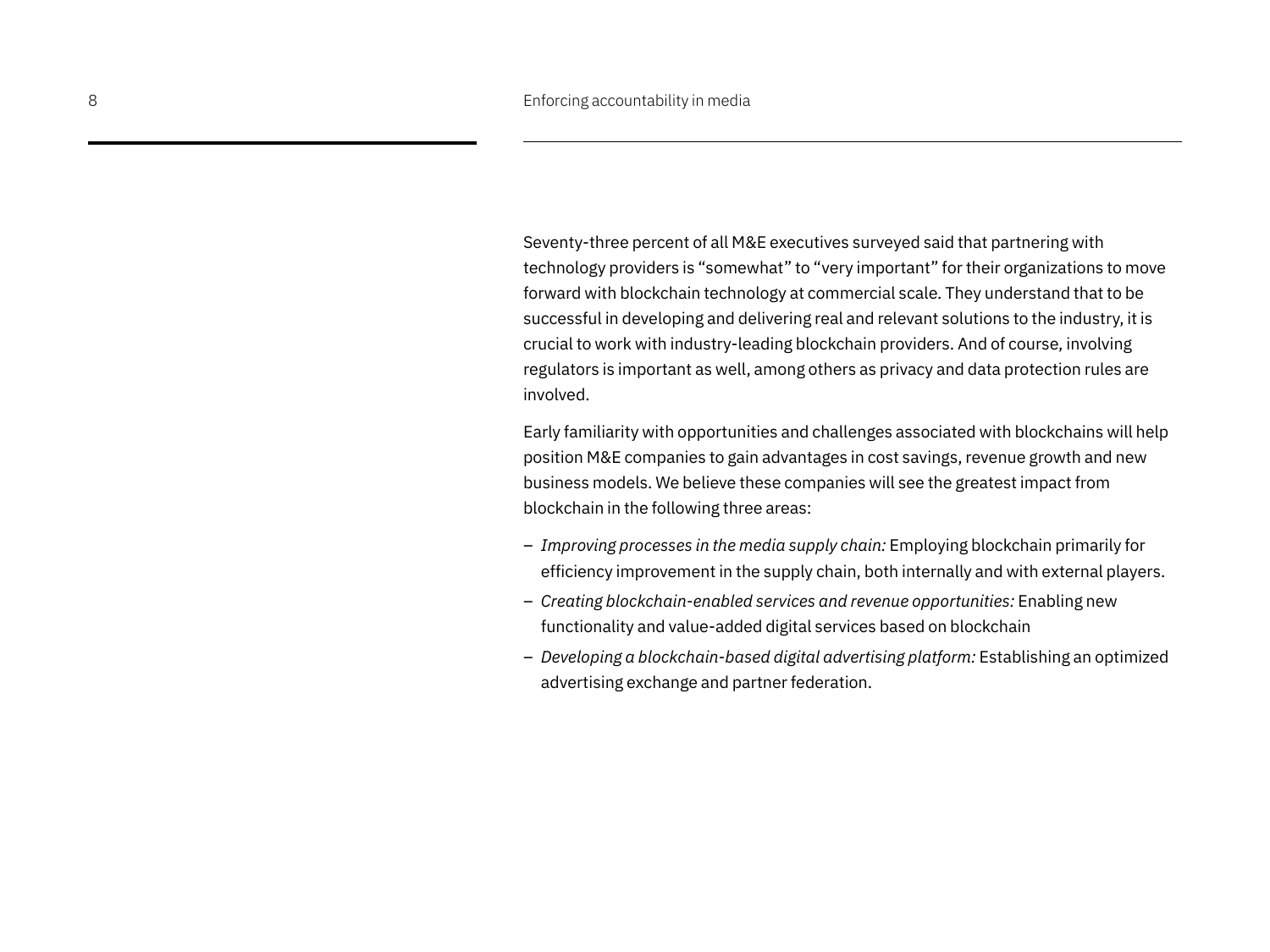## Improving processes in the media supply chain

With the digitization of the M&E industry, the traditional media supply chains transitioned into complex ecosystems with many new players. This new environment has introduced challenges in trust, transparency, efficiency, performance, quality control and security.

For content creators, for instance, it has become very difficult to see whether the royalties are fairly settled. And they might have to wait months or years for the payments to be received. It is also difficult for brands and advertisers to determine whether financial transactions have been fair and accurate, whether the advertising budget has leaked through fraud, or whether their paid advertisements have appeared in only reputable places.

The modularity provided by blockchain's smart contracts enables various aspects of M&E companies' operations to be streamlined, which helps make them more cost-efficient and faster, as well as more reliable, scalable and transparent. Blockchain cryptography protects information and creates a fully recorded transaction audit trail.

There are various opportunities for blockchains to streamline processes in the media supply chain. It will likely have the greatest impact on the industry foundation processes, such as audit, payment settlements, discrepancy management, tax rules, campaign-level reporting, fraud mitigation, rights clearance and royalty management (see sidebar: *"Royalty collection agencies apply blockchain for digital rights tracking"*).

#### **Royalty collection agencies apply blockchain for digital rights tracking9**

Three royalty collection agencies (ASCAP, PRS, SACEM) built a blockchain network to manage authoritative music copyright information.

The solution allows the companies to:

- Easily and more accurately track content life cycle and royalty payments.
- Automate costly reconciliation processes.
- Increase digital rights agency contractual power
- Solve disputes by using governance rules
- Facilitate engagement with digital music users.

Key success factors of the blockchain project:

- Driven by lead players in the industry
- Based on agile methods to iterate and improve incrementally
- Managed as a governance project among blockchain members, not as a technology project.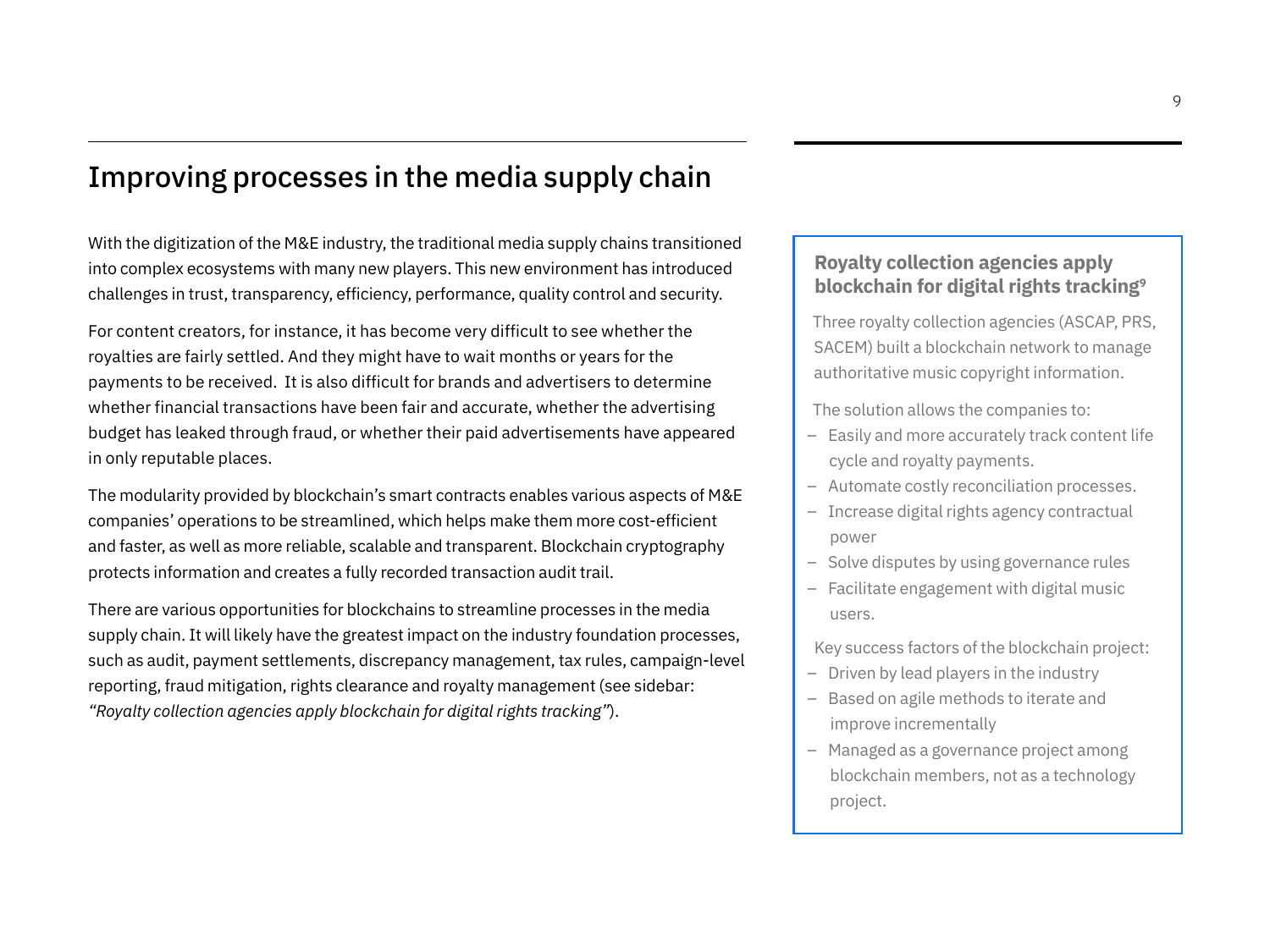Another obvious area for significant efficiency improvement with blockchain is the digital advertising supply chain.

#### **Improving transparency and efficiency in digital advertising**

Improvements in programmatic advertising (impressions) can be established in two key aspects: financial transparency, which tracks a media buy from a media insertion order through delivery to reduce discrepancies; and supply chain transparency, which tracks an impression's delivery path from bid to fulfilment, including each vendor, charge and impact on performance.

The current process is inefficient because of:

- Complexity of the value chain: a variety of participants are involved, each one intermediating a task and getting a cut of the budget
- Lack of a single system of records: every player has a siloed system that does not communicate consistently with the others
- Lack of evidence of value-add: it is not always possible to demonstrate the added value of each participant and the actual completion of the intended activity
- Lack of auditability: the fragmentation of systems and records and the lack of evidence make auditability difficult or, in some cases, impossible
- "Walled gardens" of the large online social networks and search engines: these walled gardens are characterized by non-transparent and proprietary measurement processes
- Evolving ad fraud: the complexity and lack of control encourages fraudulent practices.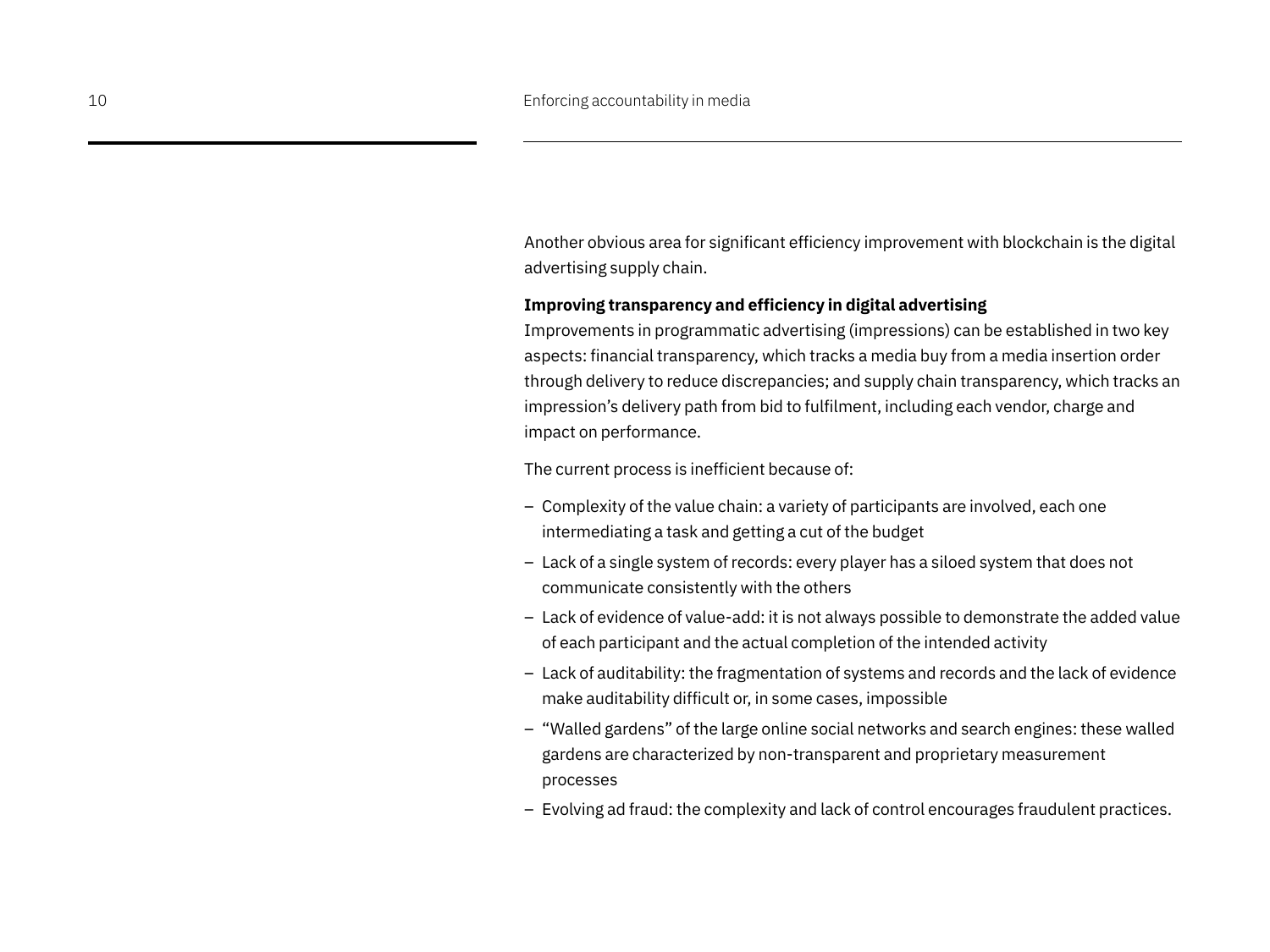Brands and advertisers increasingly demand better transparency, performance measurements and accountability in the digital ecosystem (see sidebar: *"Unilever aims to force more digital ad transparency"*). With blockchain, a single source of truth exists to compare delivery against standards set in media plans, including error checking across impression data. It should result in faster transaction times and in less overhead, fewer intermediaries and reduced loss through tampering and fraud.

Blockchain technology promotes trust and consensus among peers. It also helps facilitate compliance with regulations, increased efficiency in the auditing process while allowing auditors to see only the information relevant to them.

#### **Unilever aims to force more digital ad transparency10**

Unilever wants more transparency for its digital ad buying. Unilever has threatened to pull its advertising from Facebook and Google because of fake news and other misinformation and has started a pilot program that tracks the digital ad buying ecosystem via blockchain. Unilever executives say they believe the technology is a natural fit for the digital advertising supply chain – potentially enabling increased efficiencies and a more trustworthy supply chain, as well as reducing cost and fraud.

The blockchain project has already begun to bear fruit by identifying discrepancies along the media supply chain while a campaign is in action. Running historical ad data through the system, the company found discrepancies immediately, rather than having to wait the duration of a campaign. Now, the blockchain finds discrepancies daily, which Unilever demands to be fixed before an ad buy can go through.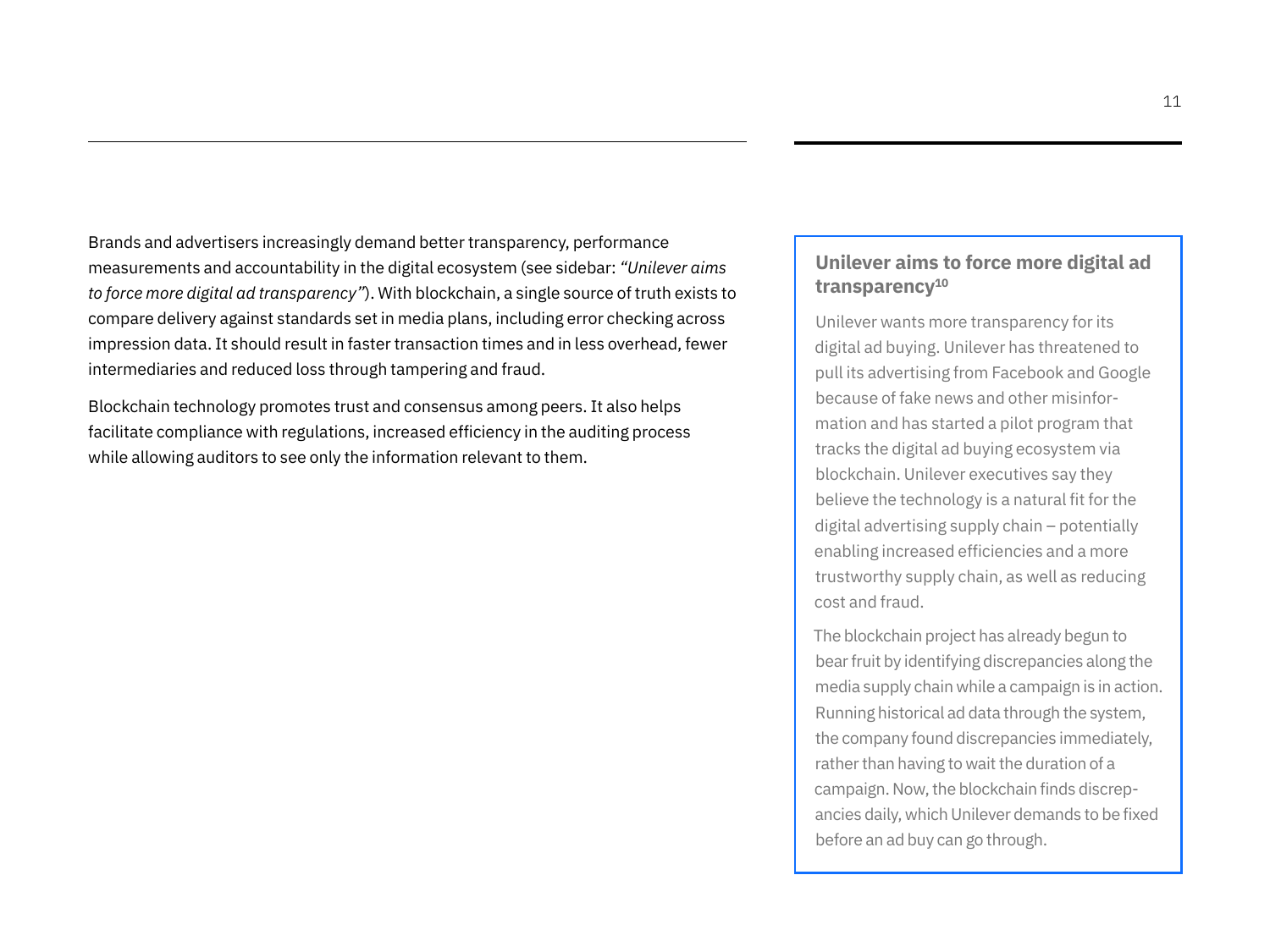#### **Leveraging the synergies of blockchain and AI**

Optimizing campaign delivery is a good example where synergies of blockchain and AI can be leveraged to get the best campaign outcome.

Approach:

- Use blockchains to capture data related to the identity and charges by each vendor at the impression-level
- Use artificial intelligence to rank the delivery paths that align best with desired campaign outcomes and shift budgets to those methods that optimize ROI.

Benefits:

- Costs and impact on performance are known
- Supply chain is tuned to favor vendors that provide measurable gains in performance
- Avoidance of ineffective or (in some cases) malicious bad actors.

## Creating blockchain-enabled services and revenue opportunities

In addition to process improvements for establishing more trust, efficiency and security into existing media supply chains, blockchain can also be used to develop new functionality and differentiating value-added digital services that meet the rising expectations of both clients (such as content creators and advertisers) and consumers.

For example, blockchain-enabled micropayments can boost revenue from low-priced content – such as individual song tracks, articles or pictures – as consumers don't have to pay disproportional transaction fees to third-party payment applications like PayPal.

In another area, blockchain enables targeting audiences better by delivering fewer, but more timely and relevant, content and ads to the consumer, thus enhancing the customer experience – in particular when leveraging artificial intelligence. It can also help in optimizing the cost of the campaign outcome (see sidebar *"Leveraging the synergies of Blockchain and AI"*).

Other potential areas include content distribution, content revenue assurance and handling of customer personal data. With respect to the latter, blockchain becomes increasingly needed in data protection, in particular in the light of the far-reaching personal data privacy regulation introduced by GDPR.

#### **From transparent programmatic media buying to performance-based payments**

Programmatic advertising shows similar pain points to the rest of the digital advertising market: a complex value chain, lack of transparency on the transaction trail and lack of clarity on the advertising dollar return on investment. These issues are particularly relevant because programmatic advertising is the fastest growing segment in the digital advertising market. Improving the targeting accuracy and return on investment of this segment will improve the overall marketing spend performance for advertisers.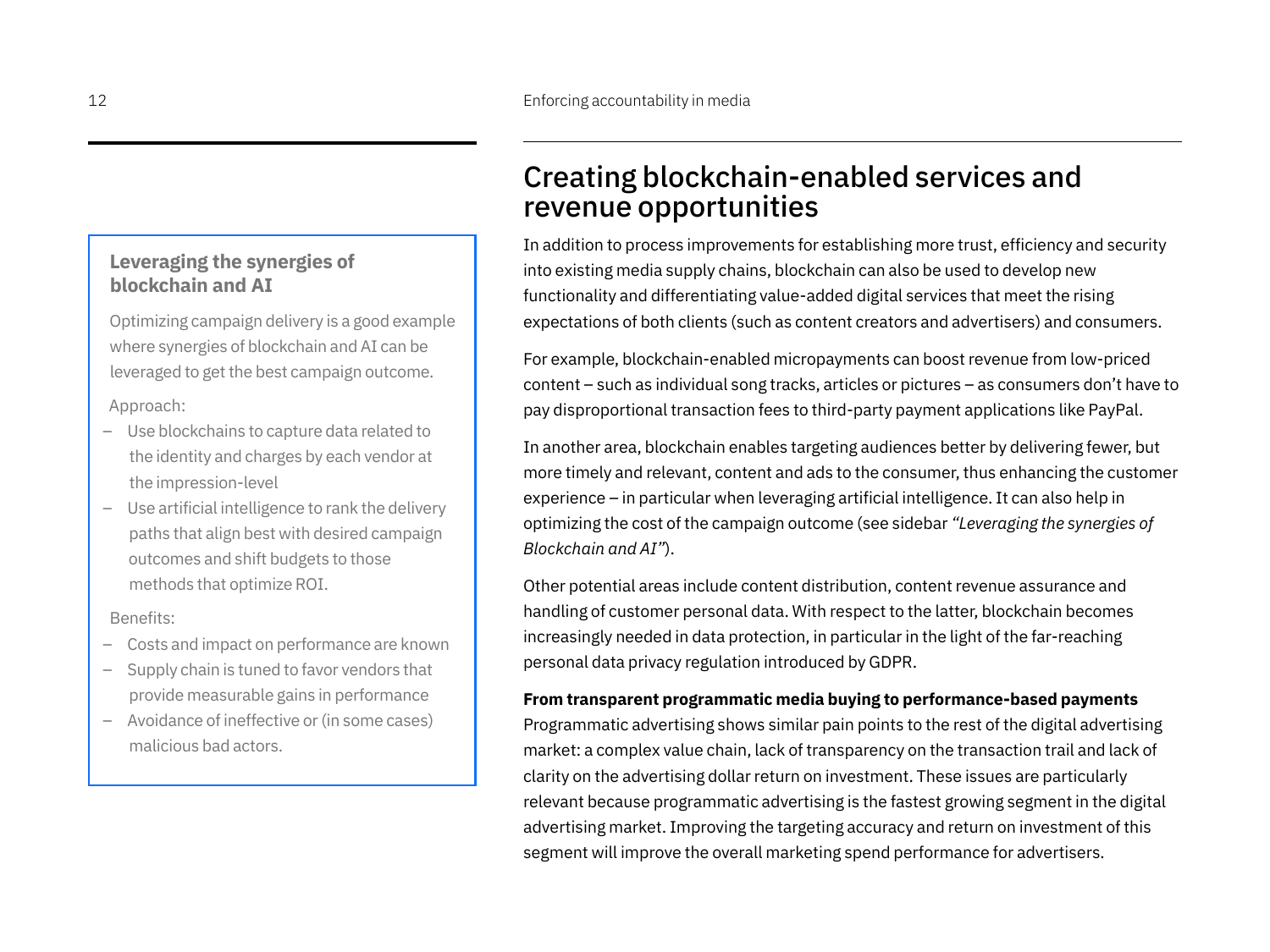The programmatic advertising ecosystem includes multiple players, such as advertisers, media agencies, publishers, ad-exchanges and others (see Figure 5). These players exchange different kinds of information, such as media plans, target audiences, number of impressions and relative cost.

Blockchain helps improve the transparency and accuracy of this information through a shared ledger among the different players. Relevant information – the number of impressions delivered against a specific campaign and the quality of the target audience of those impressions, for example – is registered and validated on the blockchain by the different participants.

#### **Figure 5**



*The programmatic advertising ecosystem includes multiple players (a simplified scheme)*

*Source: IBM Institute for Business Value analysis.*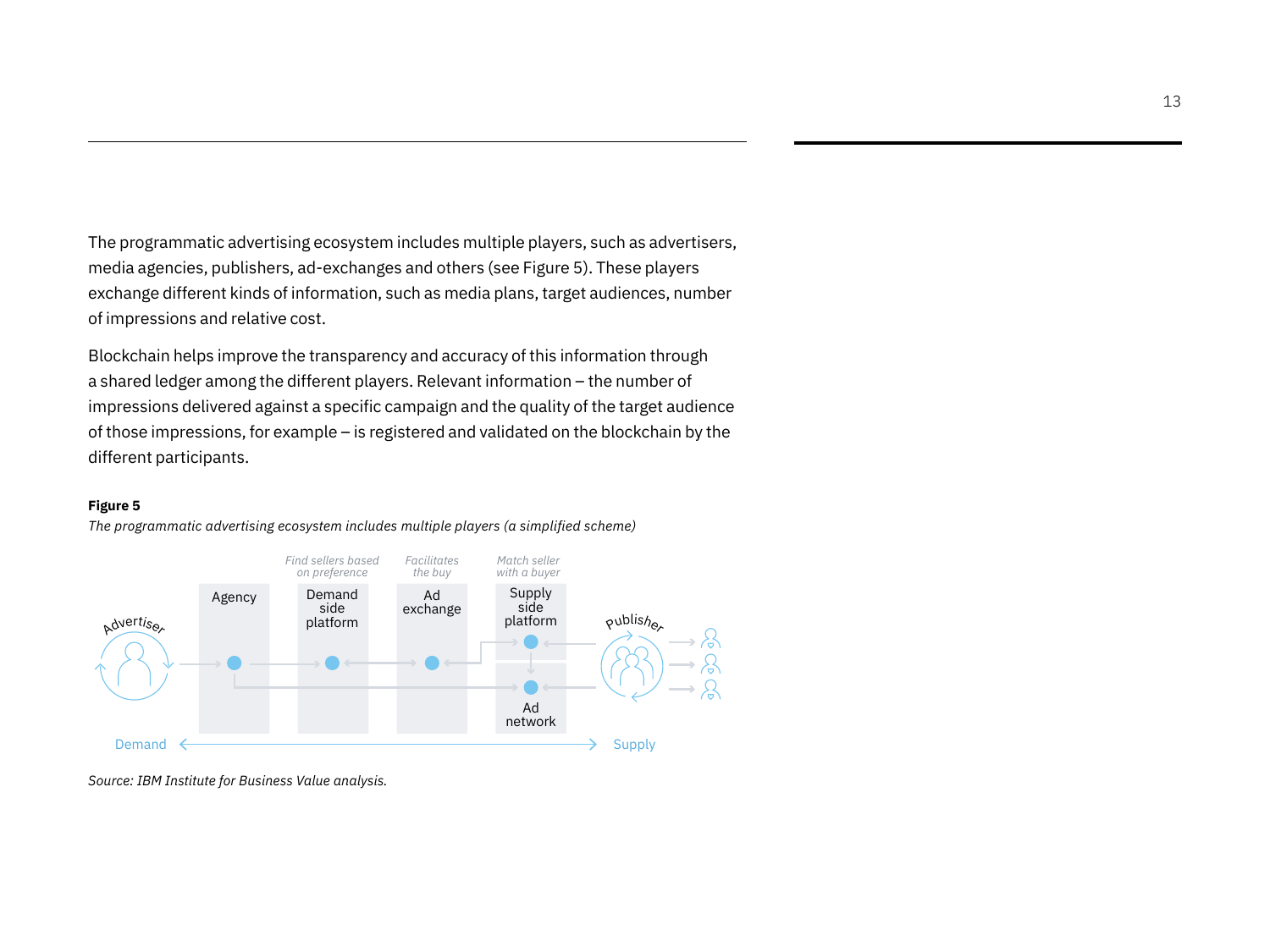Each player has access to information relevant to its particular business (for example, an advertiser sees campaign results across different publishers, a publisher sees results of its inventory delivered to different advertisers or agencies). This information is consistent and approved according to governance rules established and shared by the participants in the ecosystem.

All players enjoy immediate benefits. Advertisers can audit the impressions delivered against their media plans. Publishers and advertisers can measure how effectively the target audience was selected. And innovative publishers can outperform the competition, providing advertisers with better targeting and a higher ROI.

The application of blockchain for impression traceability lays the foundation for highervalue use cases, such as performance-based pricing. The scope of this use case is to improve the performance of advertising campaigns through a system of incentives enforced by smart contracts. The main idea is to price impressions almost in real time based on the effectiveness they are delivering against a specific campaign. This capability generates higher return on the advertising investment and allows publishers to optimize the revenues of each impression.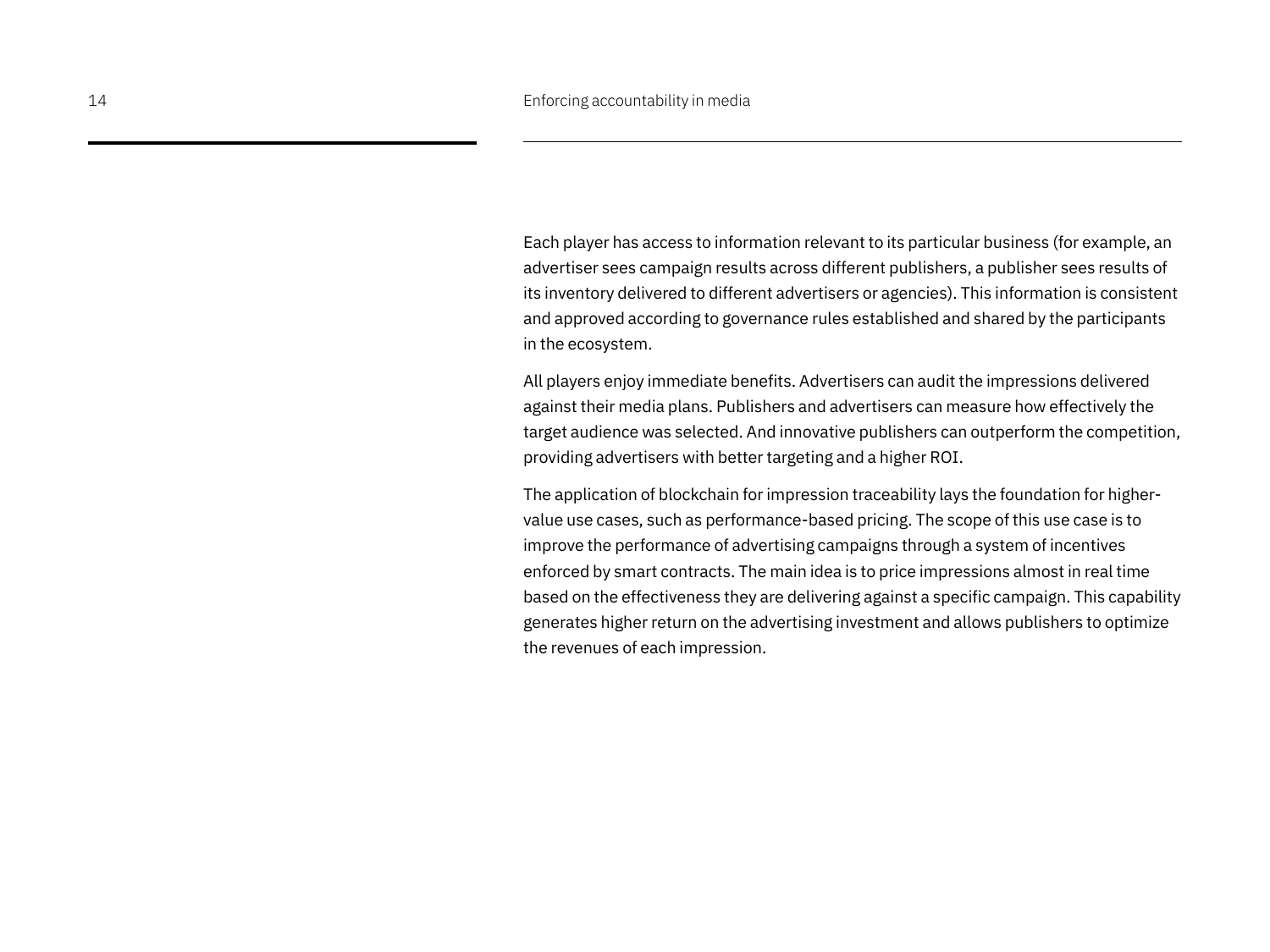## Developing a blockchain-based digital advertising platform

Today's advertising supply chains are dominated by many middlemen, at the expense of brands, advertisers and the publishers. The middlemen take a significant cut of the ad spending, and, for some, their value add might be questionable. But lack of transparency and performance measurements for all transactions in the supply chain make it difficult to estimate their value.

This is particularly true for large internet players with their supremacy in the digital advertising industry. Specifically, Google and Facebook form a duopoly that accounted for 73 percent of the U.S. digital advertising market last year.<sup>11</sup> These platforms have an unparalleled ability to target users on a variety of devices, but have also built walled gardens that hold non-transparent media supply chains and closed measurement systems.

It is time for advertisers, brands and publishers to push back on the hegemony of the internet giants and the abundance of middlemen in the digital advertising space.<sup>12</sup> In fact, they can band together to develop an alternative digital advertising platform that uses blockchain as a blind trust to do audience sharing and to let the advertisers decide how to spend their ad dollars across the participants. Some players in the ad space are already exploring such initiatives. (see sidebar: *"Advertisers and publishers are pushing for digital advertising transformation"*).

#### **Advertisers and publishers are pushing for digital advertising transformation**

Publishers and, in particular, advertisers are increasingly pushing for transformation of the advertising supply chain because of dissatisfaction with the current situation. For instance, Procter & Gamble and Unilever decided recently to re-evaluate their budgets for digital advertising due to lack of visibility on the effectiveness of current ad spendings.<sup>13</sup>

One of initiatives to bring transparency and data security to the ad tech supply chain by harnessing a blockchain-backed peer-to-peer network is AdLedger.14 AdLedger is a consortium made up primarily of publishers, advertisers and other industry stakeholders. Its mission is to help participants compete for ad dollars and reduce waste in the supply chain by facilitating a programmatic ad market. AdLedger will be able to harness data from disparate sources and provide transparency, brand safety and data security by locking up data with cryptographic keys.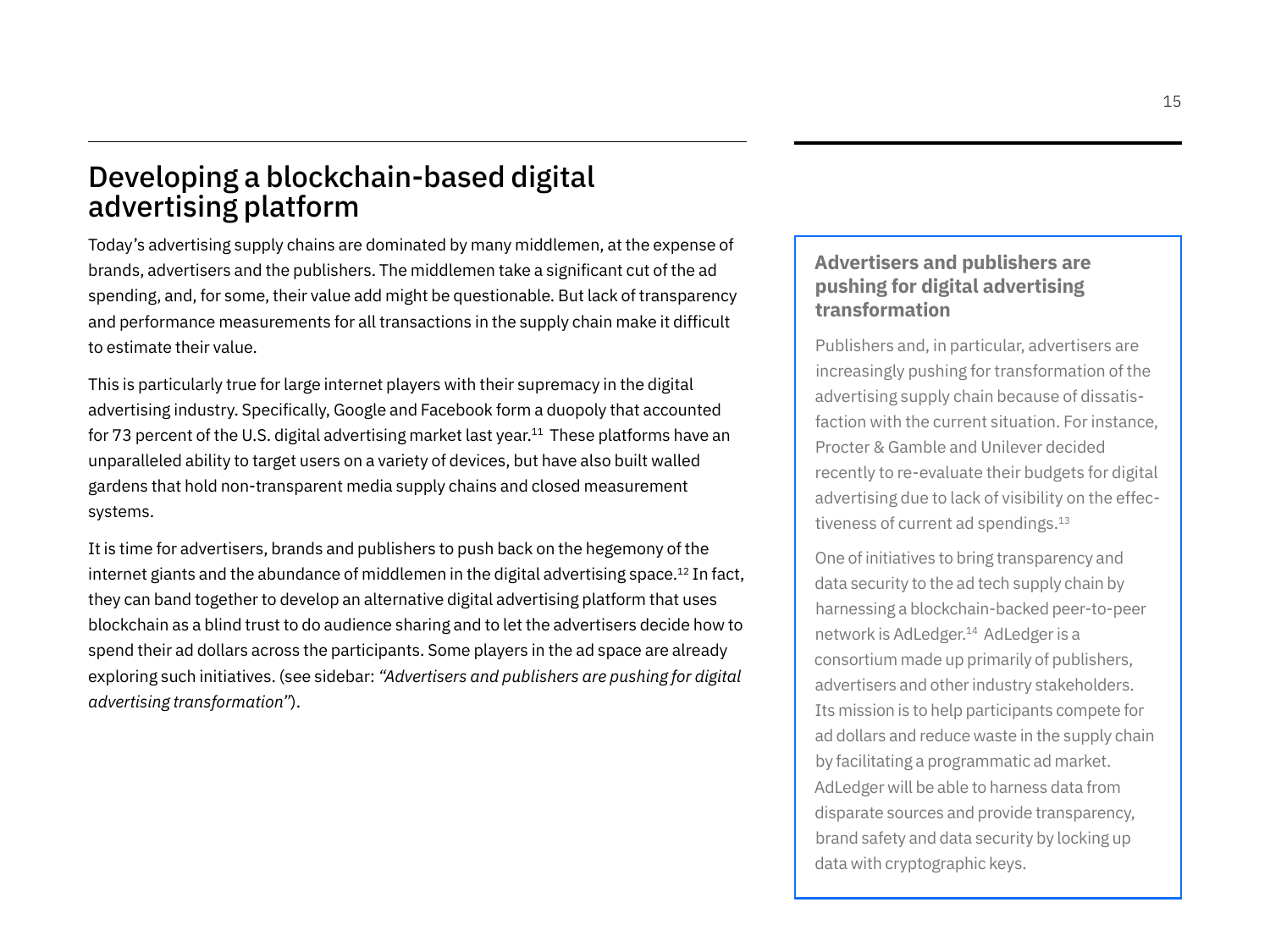In this environment, the media companies could have the role of trusted federator and use blockchains to create trust, data security and secure impression tracking in the advertising supply chain. Based on new business models, media companies can create additional revenue streams. For example, blockchain could play a role in process optimizations, such as dynamic audience targeting, audience yield optimization and targeting of federate audience data.

#### **"Blind match" real time bidding exchange**

Blockchain acts as an enabler of such a platform play because, unlike the current dominant platforms, it provides transparency, data privacy and trust across the ecosystem: the different parties involved in the platform (advertisers, agencies, ad tech providers, publishers) have access to relevant and certified data. Without blockchains, they are reluctant to share this data for fear of ceding competitive advantage or revealing high-value audiences.

Blockchain offers the ability to encrypt data that machines can "see" and optimize across, while contributors have access only to what they are permitted to view. Personally identifiable information, such as an IP address, can be masked. The result is that a broad ecosystem of advertisers, publishers and second- and third-party data contributors have gained the performance outcomes of a walled garden without the need to share data that could be used to poach customers. This approach could provide the performance outside the control of dominant intermediaries, which currently impose both burdens and control in exchange for that performance.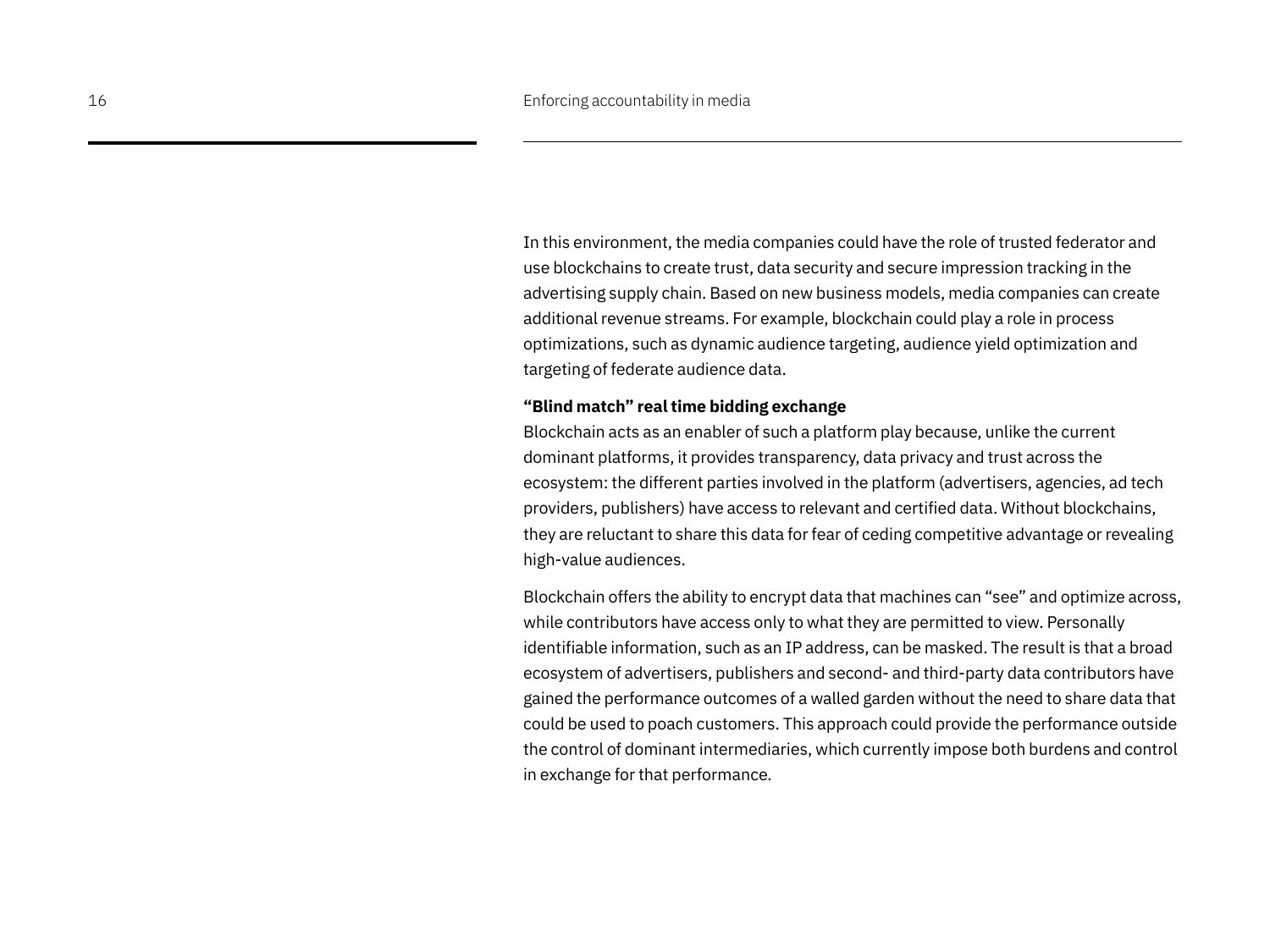In many use cases, the industry would benefit from a wider range of premium campaigns – if data could be combined in a blind exchange and huge volumes of supply and demand could be optimized across federated data. A blockchain-enabled exchange platform can solve the problem as follows:

- Advertisers submit demand and media plans and publishers submit supply with identities of consumers hidden
- Data is pooled into a collective exchange in which AI clusters audiences based on predictive models. In-flight campaigns are optimized using combined data sets without individual actors seeing proprietary data contributed by each party
- Smart contracts compensate participants according to agreed-upon terms (for example, Publisher A pays Publisher B to deliver premium audience without knowing the individual reached).

The solution is a win-win for every participant. Advertisers get access to a suitable, measurable and effective audience for their campaigns. Agencies reduce the complexity of the media plan implementation. And publishers are not excluded by media plans for lack of audience volumes, but can profitably bid to parts of larger media plans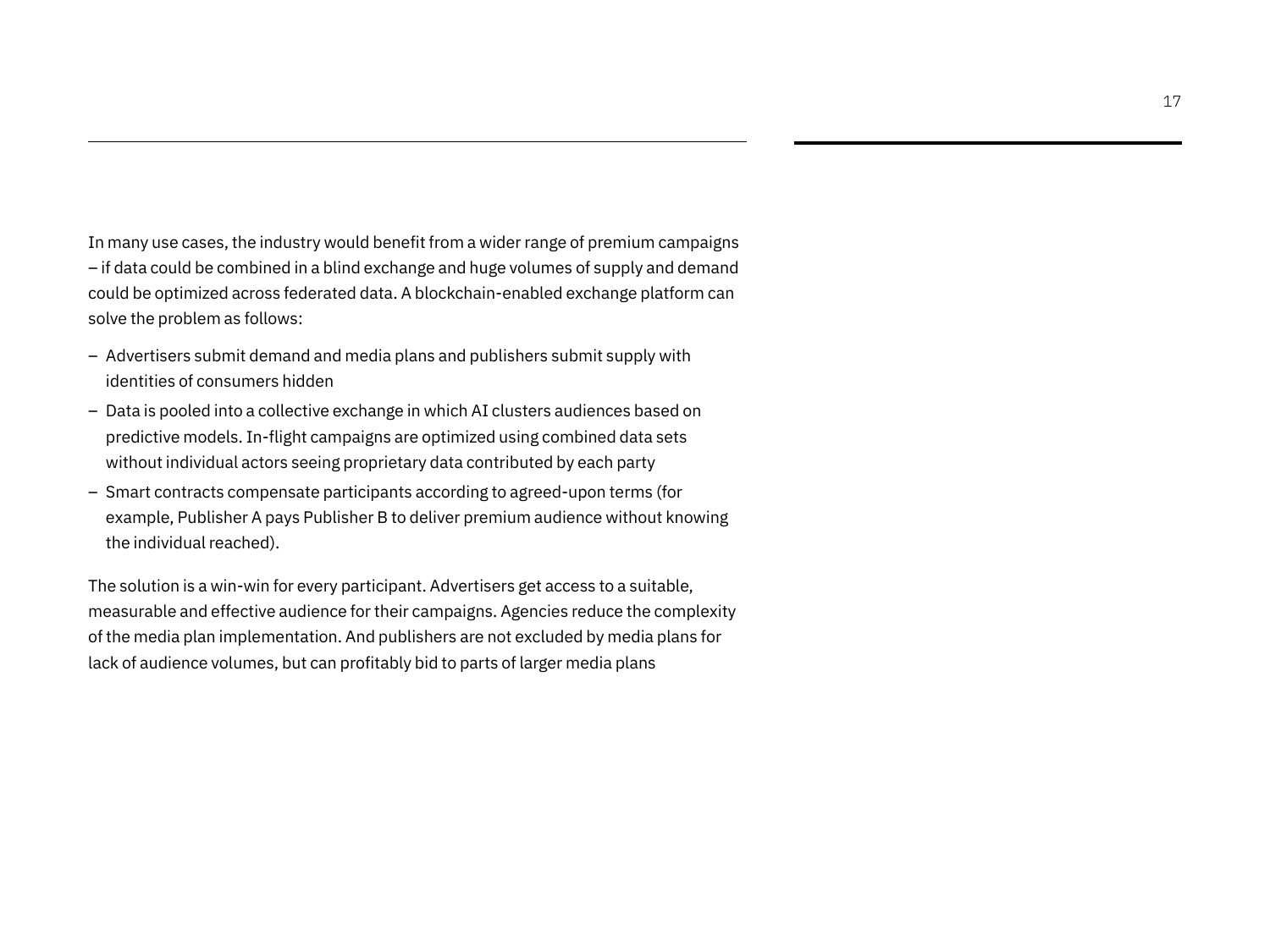## The way forward

#### **Are you ready for blockchain?**

The following questions can help determine if you are ready to move forward with blockchain:

- How much cost could you save if you realized a broad reduction of intermediaries?
- How effective are you in copyright tracking, and what is the complexity of copyright dispute resolution?
- What service or revenue opportunities could blockchain open for you?
- How much is the value add of each player in the supply chain and their cut of the ad budget?
- How much ad budget is lost due to ad fraud? How do you detect and mitigate fraudulent activities?

 To move toward reaping the benefits of blockchains, we recommend the following first steps:

- Spend time with a lead partner in blockchain to understand the business models and technologies, as well as understand the early use cases, proof points and emerging solutions.
- Evaluate where the technology stands today, the various blockchain providers and differences between their technology and policy approaches, and the extent to which standards and regulations are – or will become – effective across countries and types of business operations.
- Invest in ideation on potential opportunities such to uncover areas where blockchain could offer an advantage.

Blockchain technology has a bright future and the potential to change the way M&E companies transact with their partners and execute core business processes. The time is now to get started. A first step is to target real use cases and applications, as this is still an emerging area and the business advantage of early movers will be lost if they spend years evaluating technology.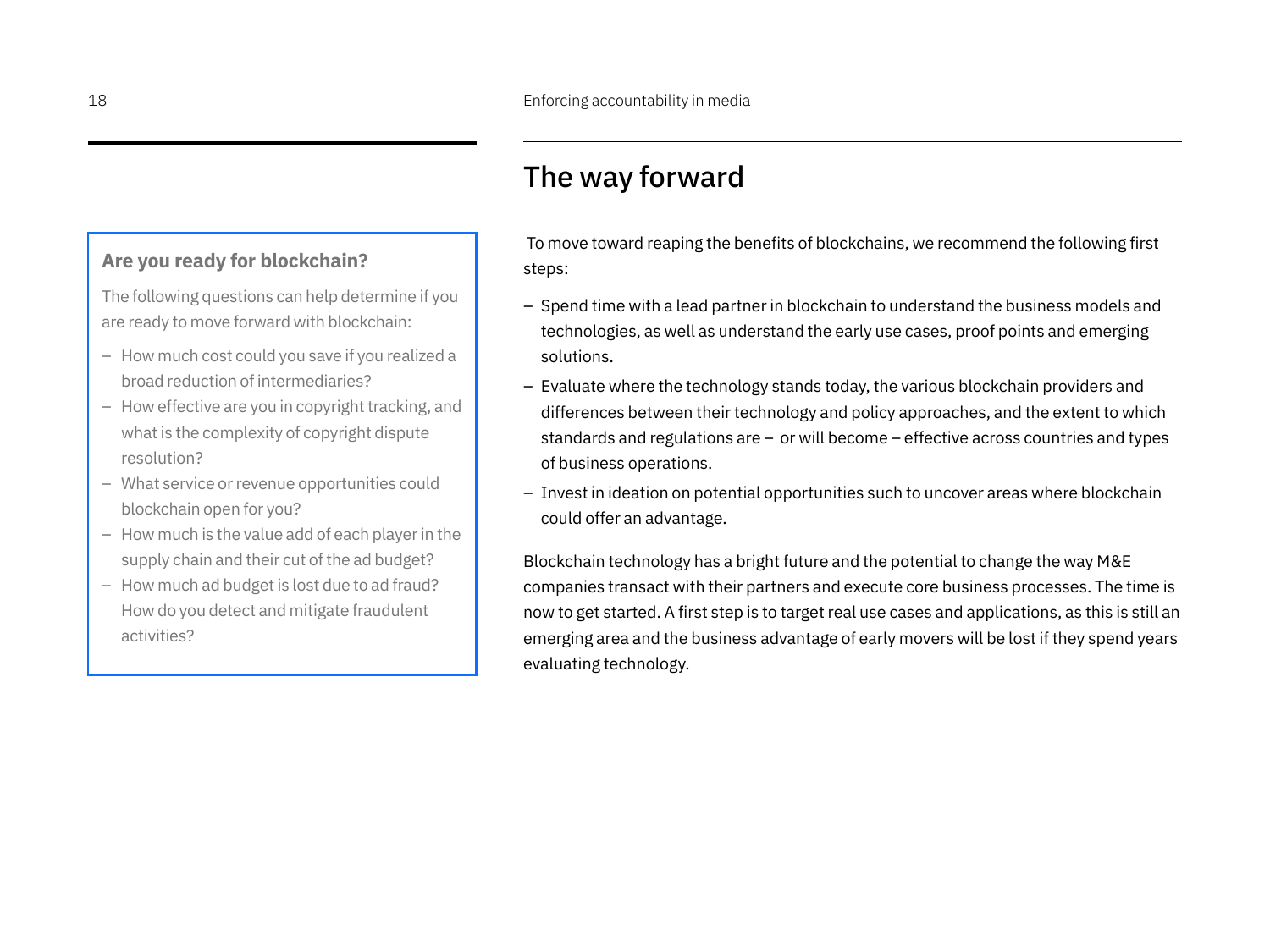#### **About the authors**

Chad Andrews is global solutions leader Advertising for the Telecommunications, Media and Entertainment (TME) industry at IBM. He can be contacted through email at chadandrews@us.ibm.com and LinkedIn at https://www.linkedin.com/in/ chad-andrews-5284293/

Steve Canepa is the global managing director of the IBM global TME industry organization, working with firms in the telecommunications, cable, entertainment, online, games, advertising, broadcast, publishing, satellite, sports, music, search, and social segments. He can be contacted though email at scanepa@us.ibm.com and LinkedIn https://www.linkedin.com/in/steve-canepa-a70840a/

Utpal Mangla is the global industry executive for IBM's cognitive and blockchain competency in the global TME industry Centre of Excellence. He can be reached through email at utpal.mangla@ca.ibm.com, LinkedIn at linkedin.com/in/utpal-mangla-mba-peng-pmp-itil-isp-csm-b748541/ and Twitter @utpalmangla.

Luca Marchi is the leader of the blockchain competency in the global TME Centre of Excellence, helping TME companies building ecosystems and embracing the benefits of blockchain. He can be reached through email at lmarchi@us.ibm.com, LinkedIn at https://www.linkedin.com/in/lucamarchi/ and Twitter at @lucamarchi\_

Rob van den Dam is the global TME industry leader for the IBM Institute for Business Value (the business think tank of IBM). In his role, he is responsible for developing strategic TME thought leadership and eminence. He can be contacted through email at rob\_vandendam@nl.ibm.com, LinkedIn at [linkedin.com/in/robvandendam/](http://www.linkedin.com/in/robvandendam/) and Twitter @robvandendam.

#### **For more information**

To learn more about this IBM Institute for Business Value study, please contact us at [iibv@us.ibm.com](mailto:iibv@us.ibm.com). Follow @IBMIBV on Twitter, and for a full catalog of our research or to subscribe to our newsletter, visit: **[ibm.com](ibm.com/iibv)**/iibv.

Access IBM Institute for Business Value executive reports on your mobile device by downloading the free "IBM IBV" apps for phone or tablet from your app store.

#### **The right partner for a changing world**

At IBM, we collaborate with our clients, bringing together business insight, advanced research and technology to give them a distinct advantage in today's rapidly changing environment.

#### **IBM Institute for Business Value**

The IBM Institute for Business Value (IBV), part of IBM Services, develops fact-based, strategic insights for senior business executives on critical public and private sector issues.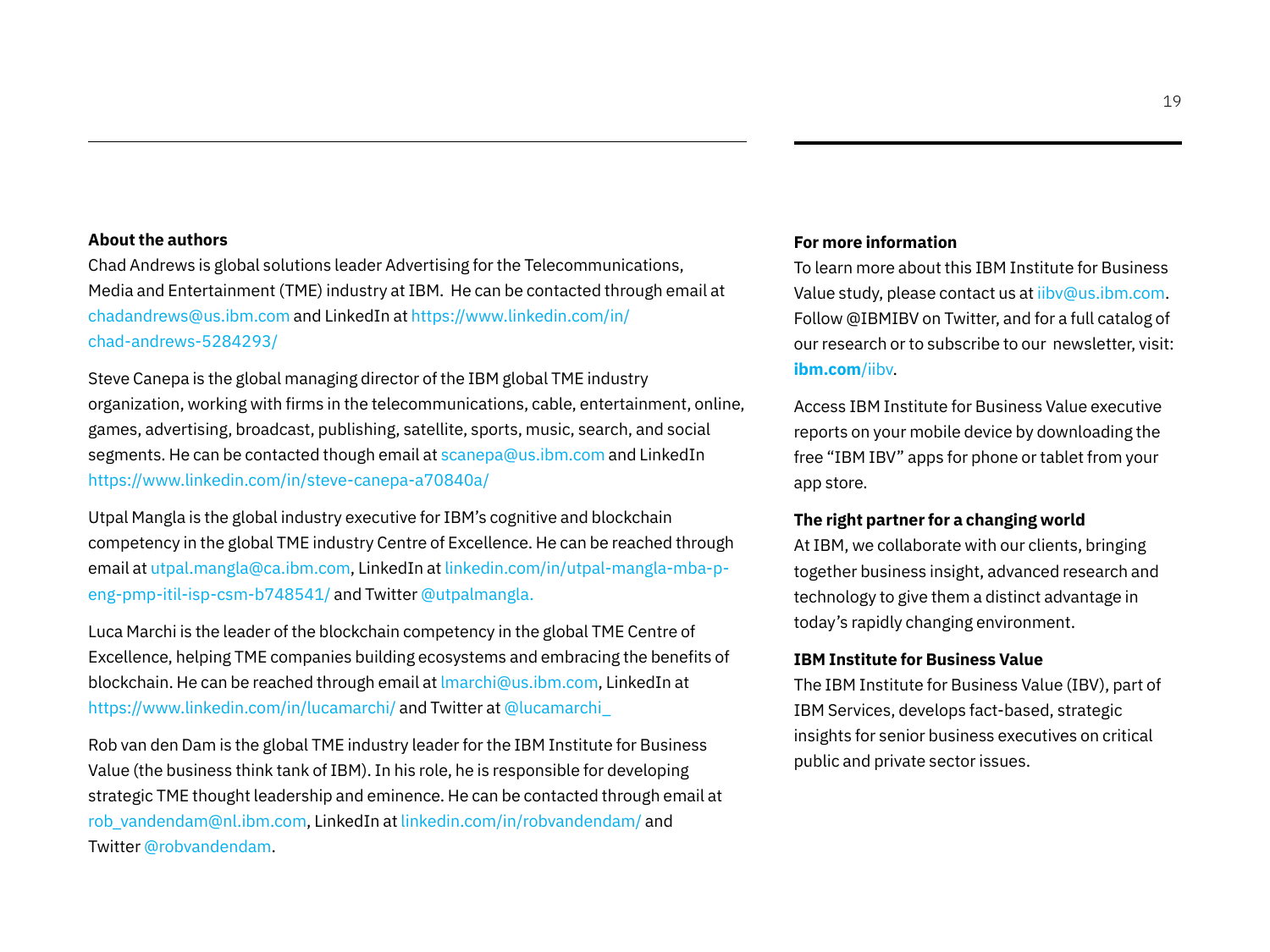#### **Related publications**

Berman, Saul, Steve Canepa, Daniel Toole, and Rob van den Dam. "Becoming a "living" media partner for your consumers – A cognitive future for media and entertainment." IBM Institute for Business Value. September 2017.

IBM Institute for Business Value. "Incumbents strike back – Insights from the Global C-suite study." February 2018.

Fox, Bob, Steve Canepa, Rob van den Dam, Utpal Mangla and Brian Goering. "A new day in the world of content – Your cognitive future in the media and entertainment industry." IBM Institute for Business Value. November 2016.

#### **Notes and sources**

- 1 Christman, Ed. "Publishers Said to Be Missing As Much as 25 Percent of Streaming Royalties.". Billboard. October 20, 2015. [https://www.billboard.com/articles/](https://www.billboard.com/articles/business/6737385/publishers-songwriters-streaming-25-percent-royalties) [business/6737385/publishers-songwriters-streaming-25-percent-royalties](https://www.billboard.com/articles/business/6737385/publishers-songwriters-streaming-25-percent-royalties)
- 2 Hickman, Arvind. "Programmatic 'tech tax' costs 48 cents of every dollar ANA study." AdNews. June 20, 2017. [http://www.adnews.com.au/news/](http://www.adnews.com.au/news/programmatic-tech-tax-costs-48-cents-of-every-dollar-ana-study) [programmatic-tech-tax-costs-48-cents-of-every-dollar-ana-study](http://www.adnews.com.au/news/programmatic-tech-tax-costs-48-cents-of-every-dollar-ana-study)
- 3 Smith, Sam. "Ad Fraud to Cost Advertisers \$19 billion in 2018, Representing 9% of Total Digital Advertising Spend." Juniper Research. September 26, 2017. [https://www.juniperresearch.com/press/press-releases/](https://www.juniperresearch.com/press/press-releases/ad-fraud-to-cost-advertisers-$19-billion-in-2018) [ad-fraud-to-cost-advertisers-\\$19-billion-in-2018](https://www.juniperresearch.com/press/press-releases/ad-fraud-to-cost-advertisers-$19-billion-in-2018)
- 4 Radcliffe, Damien and Carolyn S. Chambers. "Why Comcast is investing in blockchain (and maybe you should too)." Digital Context Next. March 29, 2018. [https://digitalcontentnext.](https://digitalcontentnext.org/blog/2018/03/29/comcast-investing-blockchain-maybe/) [org/blog/2018/03/29/comcast-investing-blockchain-maybe/](https://digitalcontentnext.org/blog/2018/03/29/comcast-investing-blockchain-maybe/)
- 5 Perez, Sarah. "Spotify acquires blockchain startup Mediachain to solve musics attribution problem." TechCrunch. April 26,2017. [https://techcrunch.com/2017/04/26/](https://techcrunch.com/2017/04/26/spotify-acquires-blockchain-startup-mediachain-to-solve-musics-attribution-problem/) [spotify-acquires-blockchain-startup-mediachain-to-solve-musics-attribution-problem/](https://techcrunch.com/2017/04/26/spotify-acquires-blockchain-startup-mediachain-to-solve-musics-attribution-problem/)
- 6 IBM Institute for Business Value. "Incumbents strike back: Insights from the global C-suite study." February, 2018. <https://www.ibm.biz/csuitemedia>
- 7 Gallagher, Kevin. "Ad fraud estimates doubled." Business Insider. March 16, 2017. [https://www.businessinsider.com/ad-fraud-estimates-doubled-2017-3?](https://www.businessinsider.com/ad-fraud-estimates-doubled-2017-3?international=true&r=US&IR=T) [international=true&r=US&IR=T](https://www.businessinsider.com/ad-fraud-estimates-doubled-2017-3?international=true&r=US&IR=T)
- 8 Reagan, Romany. "Publishers & Advertisers Fight on the Same Side in the Battle Against Ad Fraud." ExchangeWire. May 31, 2018. [https://www.exchangewire.com/blog/2018/05/31/](https://www.exchangewire.com/blog/2018/05/31/publishers-advertisers-fight-on-the-same-side-in-the-battle-against-ad-fraud/) [publishers-advertisers-fight-on-the-same-side-in-the-battle-against-ad-fraud/](https://www.exchangewire.com/blog/2018/05/31/publishers-advertisers-fight-on-the-same-side-in-the-battle-against-ad-fraud/)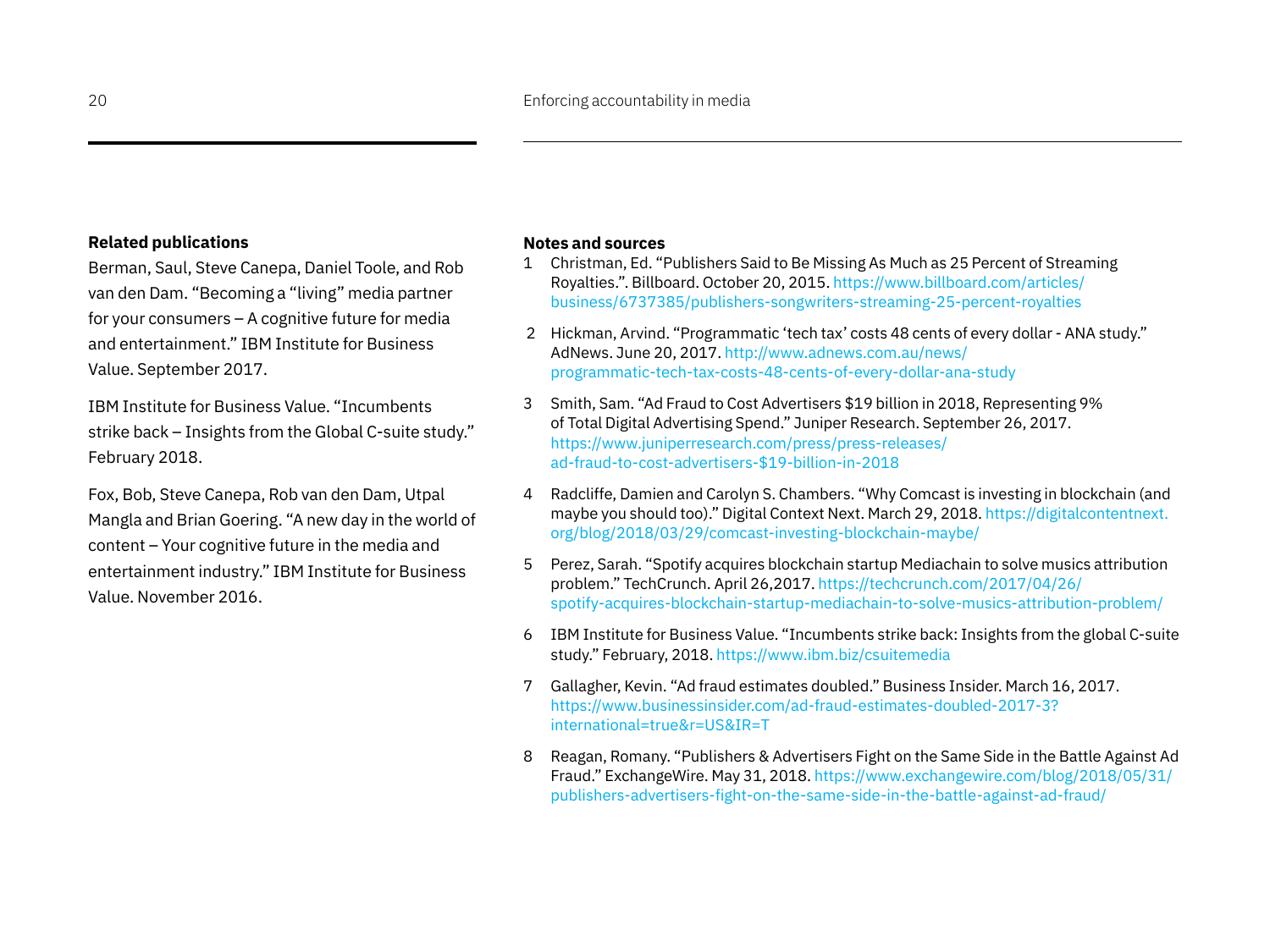21

- 9 Akasie, Jay. "Here's How Blockchain Maintains the Entertainment Dream." IBM. April 18, 2017. [https://www.ibm.com/blogs/insights-on-business/telecom-media-entertainment/](https://www.ibm.com/blogs/insights-on-business/telecom-media-entertainment/heres-blockchain-maintains-entertainment-dream/) [heres-blockchain-maintains-entertainment-dream/](https://www.ibm.com/blogs/insights-on-business/telecom-media-entertainment/heres-blockchain-maintains-entertainment-dream/)
- 10 Dignan, Larry. "Unilever aims to force more digital ad transparency, plots blockchain pilot with IBM." ZDNet. February 12, 2018. [https://www.zdnet.com/article/unilever-aims-to](https://www.zdnet.com/article/unilever-aims-to-force-more-digital-ad-transparency-plots-blockchain-pilot-with-ibm/)[force-more-digital-ad-transparency-plots-blockchain-pilot-with-ibm/;](https://www.zdnet.com/article/unilever-aims-to-force-more-digital-ad-transparency-plots-blockchain-pilot-with-ibm/) Beer, Jeff. "IBM Blockchain Aims To Boost Unilever And Digital Media Ad Profit." FastCompany. February 14, 2018. [https://www.fastcompany.com/40530520/](https://www.fastcompany.com/40530520/ibm-blockchain-aims-to-boost-unilever-and-digital-media-ad-profit) [ibm-blockchain-aims-to-boost-unilever-and-digital-media-ad-profit](https://www.fastcompany.com/40530520/ibm-blockchain-aims-to-boost-unilever-and-digital-media-ad-profit)
- 11 D'Onfro, Jullian. "Google and Facebook extend their lead in online ads, and that's reason for investors to be cautious." CNBC. December 20, 2017. [https://www.cnbc.](https://www.cnbc.com/2017/12/20/google-facebook-digital-ad-marketshare-growth-pivotal.html) [com/2017/12/20/google-facebook-digital-ad-marketshare-growth-pivotal.html](https://www.cnbc.com/2017/12/20/google-facebook-digital-ad-marketshare-growth-pivotal.html)
- 12 Fung, Brian. "Time to break up Google and Facebook, says New York attorney general candidate." The Washington Post. July 25,2018. [https://www.washingtonpost.com/](https://www.washingtonpost.com/technology/2018/07/25/time-break-up-google-facebook-says-new-york-attorney-general-candidate/?utm_term=.e4245c46c343) [technology/2018/07/25/time-break-up-google-facebook-says-new-york-attorney](https://www.washingtonpost.com/technology/2018/07/25/time-break-up-google-facebook-says-new-york-attorney-general-candidate/?utm_term=.e4245c46c343)[general-candidate/?utm\\_term=.e4245c46c343](https://www.washingtonpost.com/technology/2018/07/25/time-break-up-google-facebook-says-new-york-attorney-general-candidate/?utm_term=.e4245c46c343)
- 13 Johnson, Lauren. "When Procter & Gamble Cut \$200 Million in Digital Ad Spend, It Increased Its Reach 10%." Adweek. March 1, 2018. [https://www.adweek.com/brand](https://www.adweek.com/brand-marketing/when-procter-gamble-cut-200-million-in-digital-ad-spend-its-marketing-became-10-more-effective/)[marketing/when-procter-gamble-cut-200-million-in-digital-ad-spend-its](https://www.adweek.com/brand-marketing/when-procter-gamble-cut-200-million-in-digital-ad-spend-its-marketing-became-10-more-effective/)[marketing-became-10-more-effective/](https://www.adweek.com/brand-marketing/when-procter-gamble-cut-200-million-in-digital-ad-spend-its-marketing-became-10-more-effective/)
- 14 Sullivan, Laurie. "AdLedger Announces Members, First Initiative For Blockchain." MediaPost. January, 2018. [https://www.mediapost.com/publications/article/313751/](https://www.mediapost.com/publications/article/313751/adledger-announces-members-first-initiative-for-b.html) [adledger-announces-members-first-initiative-for-b.html](https://www.mediapost.com/publications/article/313751/adledger-announces-members-first-initiative-for-b.html)

© Copyright IBM Corporation 2018

IBM Corporation New Orchard Road Armonk, NY 10504

Produced in the United States of America September 2018

IBM, the IBM logo,<ibm.com>and Watson are trademarks of International Business Machines Corp., registered in many jurisdictions worldwide. Other product and service names might be trademarks of IBM or other companies. A current list of IBM trademarks is available on the web at "Copyright and trademark information" at:<ibm.com/legal/copytrade.shtml>.

This document is current as of the initial date of publication and may be changed by IBM at any time. Not all offerings are available in every country in which IBM operates.

THE INFORMATION IN THIS DOCUMENT IS PROVIDED "AS IS" WITHOUT ANY WARRANTY, EXPRESS OR IMPLIED, INCLUDING WITHOUT ANY WARRANTIES OF MERCHANTABILITY, FITNESS FOR A PARTICULAR PURPOSE AND ANY WARRANTY OR CONDITION OF NON-INFRINGEMENT. IBM products are warranted according to the terms and conditions of the agreements under which they are provided.

This report is intended for general guidance only. It is not intended to be a substitute for detailed research or the exercise of professional judgment. IBM shall not be responsible for any loss whatsoever sustained by any organization or person who relies on this publication.

The data used in this report may be derived from third-party sources and IBM does not independently verify, validate or audit such data. The results from the use of such data are provided on an "as is" basis and IBM makes no representations or warranties, express or implied.